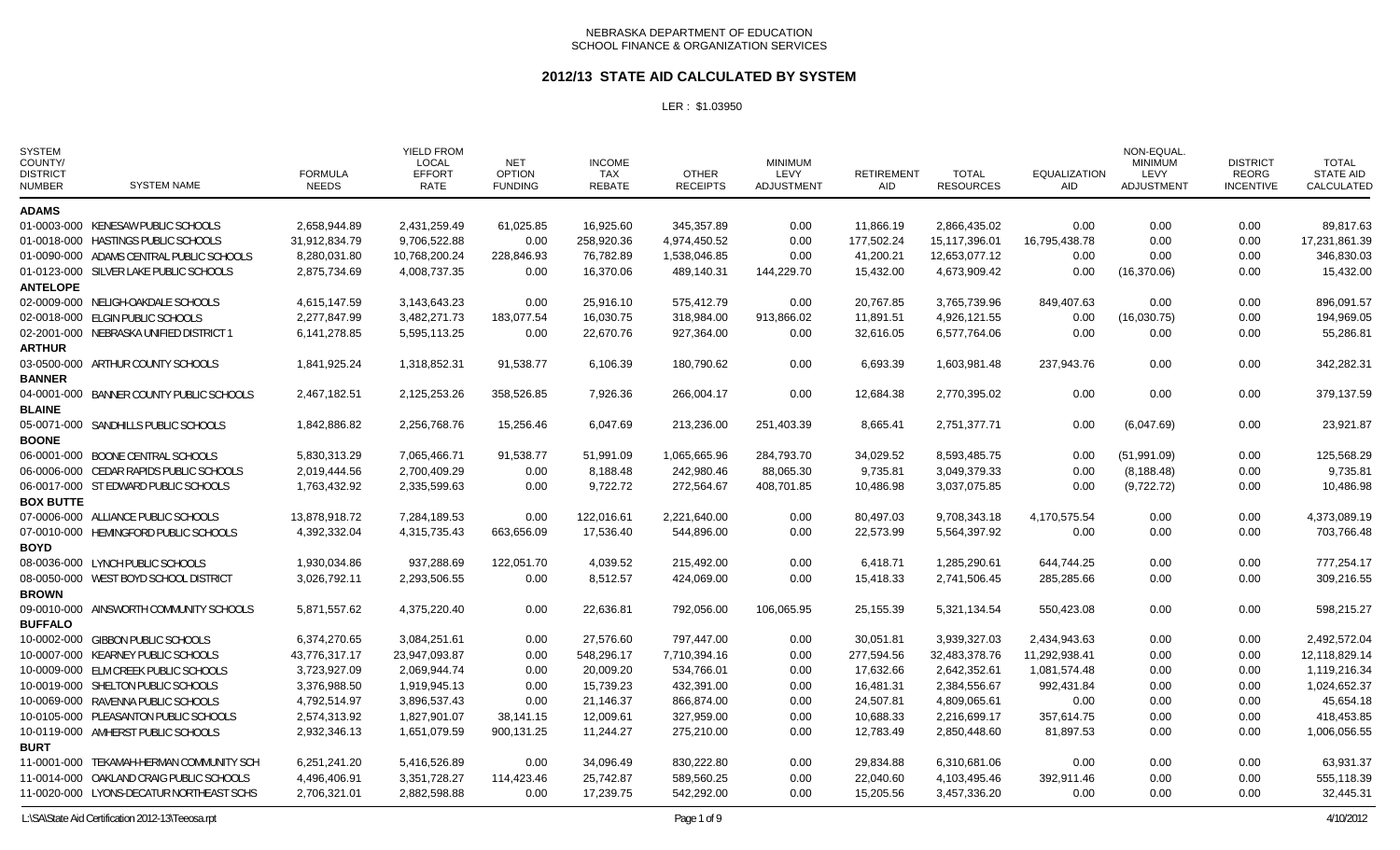### **2012/13 STATE AID CALCULATED BY SYSTEM**

| <b>SYSTEM</b><br>COUNTY/<br><b>DISTRICT</b><br><b>NUMBER</b> | <b>SYSTEM NAME</b>                         | <b>FORMULA</b><br><b>NEEDS</b> | <b>YIELD FROM</b><br><b>LOCAL</b><br><b>EFFORT</b><br><b>RATE</b> | <b>NET</b><br><b>OPTION</b><br><b>FUNDING</b> | <b>INCOME</b><br><b>TAX</b><br><b>REBATE</b> | <b>OTHER</b><br><b>RECEIPTS</b> | <b>MINIMUM</b><br>LEVY<br><b>ADJUSTMENT</b> | <b>RETIREMENT</b><br><b>AID</b> | <b>TOTAL</b><br><b>RESOURCES</b> | <b>EQUALIZATION</b><br>AID | NON-EQUAL<br><b>MINIMUM</b><br>LEVY<br><b>ADJUSTMENT</b> | <b>DISTRICT</b><br><b>REORG</b><br><b>INCENTIVE</b> | <b>TOTAL</b><br><b>STATE AID</b><br>CALCULATED |
|--------------------------------------------------------------|--------------------------------------------|--------------------------------|-------------------------------------------------------------------|-----------------------------------------------|----------------------------------------------|---------------------------------|---------------------------------------------|---------------------------------|----------------------------------|----------------------------|----------------------------------------------------------|-----------------------------------------------------|------------------------------------------------|
| <b>BUTLER</b>                                                |                                            |                                |                                                                   |                                               |                                              |                                 |                                             |                                 |                                  |                            |                                                          |                                                     |                                                |
|                                                              | 12-0056-000 DAVID CITY PUBLIC SCHOOLS      | 6,777,348.24                   | 7.756.283.67                                                      | 144,936.39                                    | 59,735.96                                    | 1,163,840.05                    | 7,461.55                                    | 35.119.40                       | 9.167.377.02                     | 0.00                       | (7,461.55)                                               | 0.00                                                | 232,330.20                                     |
|                                                              | 12-0502-000 EAST BUTLER PUBLIC SCHOOLS     | 4,695,052.89                   | 5,004,656.41                                                      | 0.00                                          | 25,162.57                                    | 599,226.87                      | 0.00                                        | 21,850.02                       | 5,650,895.87                     | 0.00                       | 0.00                                                     | 0.00                                                | 47,012.59                                      |
| <b>CASS</b>                                                  |                                            |                                |                                                                   |                                               |                                              |                                 |                                             |                                 |                                  |                            |                                                          |                                                     |                                                |
|                                                              | 13-0001-000 PLATTSMOUTH COMMUNITY SCHOOL   | 15,909,829.14                  | 6,304,013.57                                                      | 175,449.31                                    | 126,477.08                                   | 2,589,356.48                    | 0.00                                        | 84,793.02                       | 9,280,089.46                     | 6,629,739.68               | 0.00                                                     | 0.00                                                | 7,016,459.09                                   |
|                                                              | 13-0022-000 WEEPING WATER PUBLIC SCHOOLS   | 4,294,988.67                   | 2,807,558.44                                                      | 0.00                                          | 22,863.75                                    | 518,635.00                      | 0.00                                        | 19,549.98                       | 3,368,607.17                     | 926,381.50                 | 0.00                                                     | 0.00                                                | 968,795.23                                     |
|                                                              | 13-0032-000 LOUISVILLE PUBLIC SCHOOLS      | 5,848,845.36                   | 3,978,702.66                                                      | 549,232.63                                    | 45,987.81                                    | 673,056.99                      | 0.00                                        | 26,749.93                       | 5,273,730.02                     | 575,115.34                 | 0.00                                                     | 0.00                                                | 1,197,085.71                                   |
|                                                              | 13-0056-000 CONESTOGA PUBLIC SCHOOLS       | 6,437,714.23                   | 5,538,424.57                                                      | 0.00                                          | 53,248.44                                    | 1,200,151.11                    | 0.00                                        | 32,369.58                       | 6,824,193.70                     | 0.00                       | 0.00                                                     | 0.00                                                | 85,618.02                                      |
|                                                              | 13-0097-000 ELMWOOD-MURDOCK PUBLIC SCHOC   | 4,577,864.53                   | 2,989,156.23                                                      | 274,616.31                                    | 30,564.13                                    | 588,179.94                      | 0.00                                        | 21,644.86                       | 3,904,161.48                     | 673,703.05                 | 0.00                                                     | 0.00                                                | 1,000,528.35                                   |
| <b>CEDAR</b>                                                 |                                            |                                |                                                                   |                                               |                                              |                                 |                                             |                                 |                                  |                            |                                                          |                                                     |                                                |
|                                                              | 14-0008-000 HARTINGTON PUBLIC SCHOOLS      | 3,271,655.55                   | 4,694,725.00                                                      | 0.00                                          | 36,835.22                                    | 768,085.00                      | 994,947.49                                  | 16,886.98                       | 6,511,479.69                     | 0.00                       | (36, 835.22)                                             | 0.00                                                | 16,886.98                                      |
|                                                              | 14-0045-000 RANDOLPH PUBLIC SCHOOLS        | 2,913,459.55                   | 3,779,249.67                                                      | 0.00                                          | 18,398.02                                    | 355,005.00                      | 545,709.84                                  | 15,637.63                       | 4,714,000.16                     | 0.00                       | (18, 398.02)                                             | 0.00                                                | 15,637.63                                      |
|                                                              | 14-0054-000 LAUREL-CONCORD PUBLIC SCHOOLS  | 3,729,841.70                   | 3,562,738.34                                                      | 0.00                                          | 25,678.82                                    | 722,750.00                      | 0.00                                        | 19,104.70                       | 4,330,271.85                     | 0.00                       | 0.00                                                     | 0.00                                                | 44,783.52                                      |
|                                                              | 14-0101-000 WYNOT PUBLIC SCHOOLS           | 1,931,981.69                   | 926,407.52                                                        | 228,846.93                                    | 6,243.16                                     | 220,928.14                      | 0.00                                        | 7,673.03                        | 1,390,098.79                     | 541,882.90                 | 0.00                                                     | 0.00                                                | 784,646.03                                     |
|                                                              | 14-0541-000 COLERIDGE COMMUNITY SCHOOLS    | 1,577,608.96                   | 1,919,314.69                                                      | 0.00                                          | 9,982.34                                     | 291,924.98                      | 0.00                                        | 7.844.25                        | 2,229,066.26                     | 0.00                       | 0.00                                                     | 0.00                                                | 17,826.59                                      |
| <b>CHASE</b>                                                 |                                            |                                |                                                                   |                                               |                                              |                                 |                                             |                                 |                                  |                            |                                                          |                                                     |                                                |
|                                                              | 15-0010-000 CHASE COUNTY SCHOOLS           | 5,956,589.81                   | 6,561,632.14                                                      | 76,282.31                                     | 40,955.50                                    | 503,929.00                      | 110,465.19                                  | 29,661.26                       | 7,322,925.40                     | 0.00                       | (40,955.50)                                              | 0.00                                                | 105,943.57                                     |
|                                                              | 15-0536-000 WAUNETA-PALISADE PUBLIC SCHS   | 2,793,709.47                   | 2,602,814.22                                                      | 0.00                                          | 13,116.11                                    | 356,487.00                      | 0.00                                        | 13,346.32                       | 2,985,763.64                     | 0.00                       | 0.00                                                     | 0.00                                                | 26,462.43                                      |
| <b>CHERRY</b>                                                |                                            |                                |                                                                   |                                               |                                              |                                 |                                             |                                 |                                  |                            |                                                          |                                                     |                                                |
|                                                              | 16-0006-000 VALENTINE COMMUNITY SCHOOLS    | 7,986,517.56                   | 7,667,603.38                                                      | 0.00                                          | 41,936.54                                    | 1,253,911.00                    | 120,970.37                                  | 40,216.66                       | 9,124,637.95                     | 0.00                       | (41, 936.54)                                             | 0.00                                                | 40,216.66                                      |
|                                                              | 16-0030-000 CODY-KILGORE PUBLIC SCHS       | 2,195,289.89                   | 970,138.67                                                        | 160,192.85                                    | 3,926.98                                     | 211,483.00                      | 0.00                                        | 9,806.09                        | 1,355,547.59                     | 839,742.30                 | 0.00                                                     | 0.00                                                | 1,013,668.23                                   |
| <b>CHEYENNE</b>                                              |                                            |                                |                                                                   |                                               |                                              |                                 |                                             |                                 |                                  |                            |                                                          |                                                     |                                                |
|                                                              | 17-0001-000 SIDNEY PUBLIC SCHOOLS          | 11,562,684.79                  | 5,866,477.90                                                      | 0.00                                          | 116,456.61                                   | 1,411,364.22                    | 0.00                                        | 61,972.23                       | 7,456,270.96                     | 4,106,413.83               | 0.00                                                     | 0.00                                                | 4,284,842.67                                   |
|                                                              | 17-0003-000 LEYTON PUBLIC SCHOOLS          | 3,054,521.44                   | 2,982,209.97                                                      | 175,449.31                                    | 14,925.89                                    | 317,925.25                      | 0.00                                        | 13,851.73                       | 3,504,362.15                     | 0.00                       | 0.00                                                     | 0.00                                                | 204,226.93                                     |
|                                                              | 17-0009-000 POTTER-DIX PUBLIC SCHOOLS      | 2,795,161.43                   | 2,172,565.70                                                      | 213,590.47                                    | 10,264.54                                    | 344,279.65                      | 0.00                                        | 12,651.24                       | 2,753,351.59                     | 41,809.83                  | 0.00                                                     | 0.00                                                | 278,316.08                                     |
| <b>CLAY</b>                                                  |                                            |                                |                                                                   |                                               |                                              |                                 |                                             |                                 |                                  |                            |                                                          |                                                     |                                                |
|                                                              | 18-0002-000 SUTTON PUBLIC SCHOOLS          | 4,201,893.95                   | 4,340,054.18                                                      | 0.00                                          | 29,037.98                                    | 494,081.52                      | 0.00                                        | 21,391.94                       | 4,884,565.62                     | 0.00                       | 0.00                                                     | 0.00                                                | 50,429.92                                      |
|                                                              | 18-0011-000 HARVARD PUBLIC SCHOOLS         | 3,304,952.50                   | 2,081,591.13                                                      | 244,103.39                                    | 10,883.18                                    | 370,469.95                      | 0.00                                        | 15,143.70                       | 2,722,191.35                     | 582,761.15                 | 0.00                                                     | 0.00                                                | 852,891.42                                     |
| <b>COLFAX</b>                                                |                                            |                                |                                                                   |                                               |                                              |                                 |                                             |                                 |                                  |                            |                                                          |                                                     |                                                |
|                                                              | 19-0039-000 LEIGH COMMUNITY SCHOOLS        | 1,907,104.66                   | 2,387,599.24                                                      | 0.00                                          | 16,720.76                                    | 219.930.19                      | 0.00                                        | 10,308.44                       | 2,634,558.63                     | 0.00                       | 0.00                                                     | 0.00                                                | 27,029.20                                      |
|                                                              | 19-0058-000 CLARKSON PUBLIC SCHOOLS        | 2,085,942.89                   | 2,172,674.91                                                      | 122,051.70                                    | 17,727.99                                    | 311,588.40                      | 0.00                                        | 10,328.55                       | 2,634,371.54                     | 0.00                       | 0.00                                                     | 0.00                                                | 150,108.23                                     |
|                                                              | 19-0123-000 SCHUYLER COMMUNITY SCHOOLS     | 15,249,091.27                  | 8,874,686.58                                                      | 0.00                                          | 62,994.48                                    | 1,613,123.71                    | 0.00                                        | 78,099.52                       | 10,628,904.29                    | 4,620,186.98               | 0.00                                                     | 0.00                                                | 4,761,280.98                                   |
|                                                              | 19-2001-000 DODGE-HOWELLS UNIFIED SCHOOL D | 3,641,349.52                   | 3,964,858.05                                                      | 0.00                                          | 35,762.56                                    | 545,928.21                      | 861,627.16                                  | 19,998.75                       | 5,428,174.74                     | 0.00                       | (35,762.56)                                              | 0.00                                                | 19,998.75                                      |
| <b>CUMING</b>                                                |                                            |                                |                                                                   |                                               |                                              |                                 |                                             |                                 |                                  |                            |                                                          |                                                     |                                                |
|                                                              | 20-0001-000 WEST POINT PUBLIC SCHOOLS      | 8,924,971.83                   | 7,657,378.22                                                      | 53,397.62                                     | 68,207.66                                    | 1,312,472.00                    | 0.00                                        | 39,448.94                       | 9,130,904.43                     | 0.00                       | 0.00                                                     | 0.00                                                | 161,054.22                                     |
|                                                              | 20-0020-000 BANCROFT-ROSALIE COMM SCHOOLS  | 3,269,398.19                   | 2,239,296.72                                                      | 350,898.62                                    | 13,259.59                                    | 321,930.88                      | 0.00                                        | 14,320.98                       | 2,939,706.80                     | 329,691.39                 | 0.00                                                     | 0.00                                                | 708,170.59                                     |
|                                                              | 20-0030-000 WISNER-PILGER PUBLIC SCHOOLS   | 4,980,959.82                   | 4,858,383.26                                                      | 221,218.70                                    | 27,631.76                                    | 701,893.98                      | 0.00                                        | 26,791.31                       | 5,835,919.01                     | 0.00                       | 0.00                                                     | 0.00                                                | 275,641.77                                     |
| <b>CUSTER</b>                                                |                                            |                                |                                                                   |                                               |                                              |                                 |                                             |                                 |                                  |                            |                                                          |                                                     |                                                |
|                                                              | 21-0015-000 ANSELMO-MERNA PUBLIC SCHOOLS   | 3,073,641.31                   | 3,290,306.93                                                      | 213,590.47                                    | 12,589.89                                    | 412,453.00                      | 662,176.25                                  | 12,655.72                       | 4,603,772.25                     | 0.00                       | (12,589.89)                                              | 0.00                                                | 226,246.19                                     |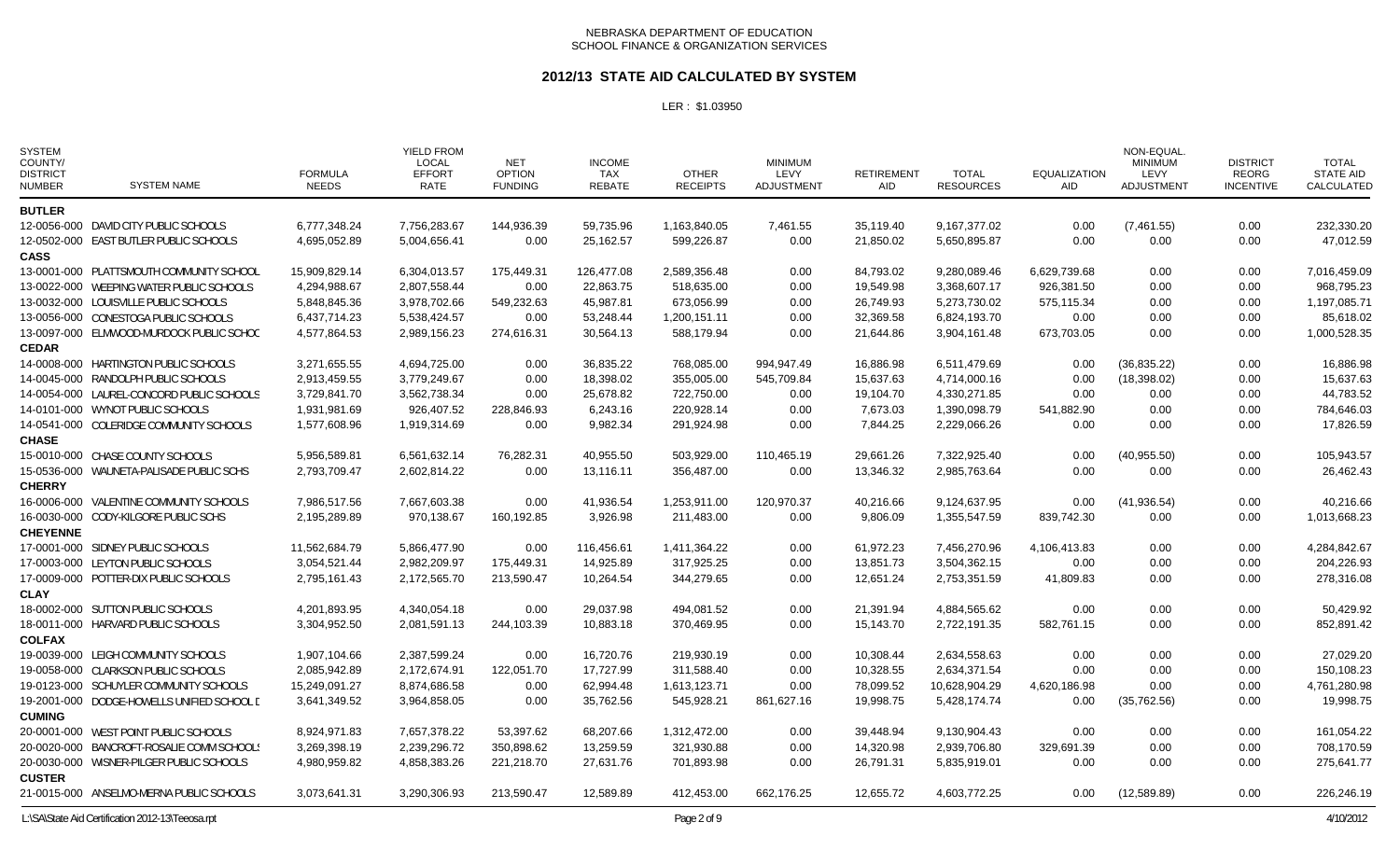### **2012/13 STATE AID CALCULATED BY SYSTEM**

| <b>SYSTEM</b><br>COUNTY/<br><b>DISTRICT</b><br><b>NUMBER</b> | <b>SYSTEM NAME</b>                               | <b>FORMULA</b><br><b>NEEDS</b> | <b>YIELD FROM</b><br><b>LOCAL</b><br><b>EFFORT</b><br>RATE | <b>NET</b><br><b>OPTION</b><br><b>FUNDING</b> | <b>INCOME</b><br>TAX<br><b>REBATE</b> | <b>OTHER</b><br><b>RECEIPTS</b> | <b>MINIMUM</b><br>LEVY<br>ADJUSTMENT | <b>RETIREMENT</b><br>AID | TOTAL<br><b>RESOURCES</b> | <b>EQUALIZATION</b><br><b>AID</b> | NON-EQUAL<br><b>MINIMUM</b><br>LEVY<br>ADJUSTMENT | <b>DISTRICT</b><br><b>REORG</b><br><b>INCENTIVE</b> | <b>TOTAL</b><br><b>STATE AID</b><br>CALCULATED |
|--------------------------------------------------------------|--------------------------------------------------|--------------------------------|------------------------------------------------------------|-----------------------------------------------|---------------------------------------|---------------------------------|--------------------------------------|--------------------------|---------------------------|-----------------------------------|---------------------------------------------------|-----------------------------------------------------|------------------------------------------------|
| <b>CUSTER</b>                                                |                                                  |                                |                                                            |                                               |                                       |                                 |                                      |                          |                           |                                   |                                                   |                                                     |                                                |
|                                                              | 21-0025-000 BROKEN BOW PUBLIC SCHOOLS            | 8,282,210.86                   | 4,997,822.28                                               | 15,256.46                                     | 55,366.33                             | 1,079,224.52                    | 0.00                                 | 41,975.75                | 6,189,645.34              | 2,092,565.52                      | 0.00                                              | 0.00                                                | 2,205,164.07                                   |
|                                                              | 21-0044-000 ANSLEY PUBLIC SCHOOLS                | 2,463,013.00                   | 1,978,373.55                                               | 0.00                                          | 7,597.80                              | 304,704.00                      | 0.00                                 | 10,177.57                | 2,300,852.92              | 162,160.08                        | 0.00                                              | 0.00                                                | 179,935.45                                     |
|                                                              | 21-0084-000 SARGENT PUBLIC SCHOOLS               | 2,543,450.90                   | 1,997,482.86                                               | 22,884.69                                     | 5,621.50                              | 161,156.96                      | 0.00                                 | 9,790.98                 | 2,196,936.99              | 346,513.90                        | 0.00                                              | 0.00                                                | 384,811.08                                     |
|                                                              | 21-0089-000 ARNOLD PUBLIC SCHOOLS                | 2,049,695.48                   | 2,244,396.74                                               | 0.00                                          | 13,377.51                             | 210,460.00                      | 0.00                                 | 9,688.70                 | 2,477,922.95              | 0.00                              | 0.00                                              | 0.00                                                | 23,066.21                                      |
|                                                              | 21-0180-000 CALLAWAY PUBLIC SCHOOLS              | 2,865,146.06                   | 2,485,627.14                                               | 0.00                                          | 10,601.65                             | 317,076.00                      | 0.00                                 | 11,801.00                | 2,825,105.79              | 40,040.27                         | 0.00                                              | 0.00                                                | 62,442.92                                      |
| <b>DAKOTA</b>                                                |                                                  |                                |                                                            |                                               |                                       |                                 |                                      |                          |                           |                                   |                                                   |                                                     |                                                |
|                                                              | 22-0011-000 SO SIOUX CITY COMMUNITY SCHS         | 38,628,760.39                  | 8,048,077.78                                               | 0.00                                          | 90,102.98                             | 4,948,699.43                    | 0.00                                 | 207,886.00               | 13,294,766.19             | 25,333,994.20                     | 0.00                                              | 0.00                                                | 25,631,983.18                                  |
|                                                              | 22-0031-000 HOMER COMMUNITY SCHOOLS              | 4,545,183.02                   | 2,319,582.91                                               | 579,745.55                                    | 14,425.60                             | 516,406.00                      | 0.00                                 | 20,625.76                | 3,450,785.82              | 1,094,397.21                      | 0.00                                              | 0.00                                                | 1,709,194.12                                   |
| <b>DAWES</b>                                                 |                                                  |                                |                                                            |                                               |                                       |                                 |                                      |                          |                           |                                   |                                                   |                                                     |                                                |
|                                                              | 23-0002-000 CHADRON PUBLIC SCHOOLS               | 8,967,814.57                   | 3,958,136.40                                               | 0.00                                          | 54,604.08                             | 1,243,550.00                    | 0.00                                 | 52,271.98                | 5,308,562.45              | 3,659,252.12                      | 0.00                                              | 0.00                                                | 3,766,128.18                                   |
|                                                              | 23-0071-000 CRAWFORD PUBLIC SCHOOLS              | 2,807,060.89                   | 2,404,101.40                                               | 183,077.54                                    | 13,147.70                             | 381,955.00                      | 0.00                                 | 17,981.07                | 3,000,262.71              | 0.00                              | 0.00                                              | 0.00                                                | 214,206.31                                     |
| <b>DAWSON</b>                                                |                                                  |                                |                                                            |                                               |                                       |                                 |                                      |                          |                           |                                   |                                                   |                                                     |                                                |
|                                                              | 24-0001-000 LEXINGTON PUBLIC SCHOOLS             | 29.964.249.74                  | 6,761,202.86                                               | 0.00                                          | 99.270.46                             | 2.300.740.32                    | 0.00                                 | 137.115.09               | 9.298.328.73              | 20.665.921.01                     | 0.00                                              | 0.00                                                | 20.902.306.55                                  |
|                                                              | 24-0004-000 OVERTON PUBLIC SCHOOLS               | 3,119,582.90                   | 1,836,728.23                                               | 411,924.47                                    | 10,724.80                             | 328,000.00                      | 0.00                                 | 13,525.43                | 2,600,902.93              | 518,679.97                        | 0.00                                              | 0.00                                                | 954,854.67                                     |
|                                                              | 24-0011-000 COZAD COMMUNITY SCHOOLS              | 9,044,011.83                   | 5,044,453.47                                               | 0.00                                          | 55,381.51                             | 1,246,172.00                    | 0.00                                 | 47,899.46                | 6,393,906.44              | 2,650,105.39                      | 0.00                                              | 0.00                                                | 2,753,386.36                                   |
|                                                              | 24-0020-000 GOTHENBURG PUBLIC SCHOOLS            | 9,296,293.63                   | 5,011,241.46                                               | 122,051.70                                    | 43,999.22                             | 1,021,195.00                    | 23,622.01                            | 39,810.42                | 6,261,919.81              | 3,034,373.81                      | 0.00                                              | 0.00                                                | 3,240,235.15                                   |
|                                                              | 24-0101-000 SUMNER-EDDYVILLE-MILLER SCHS         | 2,450,004.40                   | 1,957,589.23                                               | 22,884.69                                     | 5,695.59                              | 203,908.00                      | 0.00                                 | 11,352.17                | 2,201,429.69              | 248,574.71                        | 0.00                                              | 0.00                                                | 288,507.17                                     |
| <b>DEUEL</b>                                                 |                                                  |                                |                                                            |                                               |                                       |                                 |                                      |                          |                           |                                   |                                                   |                                                     |                                                |
|                                                              | 25-0025-000 CREEK VALLEY SCHOOLS                 | 3,206,558.63                   | 2.819.009.84                                               | 0.00                                          | 16,373.28                             | 444,248.84                      | 0.00                                 | 16,581.29                | 3.296.213.26              | 0.00                              | 0.00                                              | 0.00                                                | 32,954.57                                      |
|                                                              | 25-0095-000 SOUTH PLATTE PUBLIC SCHOOLS          | 2,115,942.28                   | 2,543,948.97                                               | 228,846.93                                    | 11,102.47                             | 292,413.94                      | 0.00                                 | 11,441.64                | 3,087,753.95              | 0.00                              | 0.00                                              | 0.00                                                | 251,391.04                                     |
| <b>DIXON</b>                                                 |                                                  |                                |                                                            |                                               |                                       |                                 |                                      |                          |                           |                                   |                                                   |                                                     |                                                |
|                                                              | 26-0001-000 PONCA PUBLIC SCHOOLS                 | 4,567,045.70                   | 2,294,037.06                                               | 350,898.62                                    | 15,378.11                             | 481,659.00                      | 0.00                                 | 22,126.71                | 3,164,099.51              | 1,402,946.20                      | 0.00                                              | 0.00                                                | 1,791,349.64                                   |
|                                                              | 26-0024-000 NEWCASTLE PUBLIC SCHOOLS             | 1,761,532.87                   | 1,296,819.77                                               | 0.00                                          | 4,799.53                              | 214,940.00                      | 0.00                                 | 8,655.64                 | 1,525,214.94              | 236,317.92                        | 0.00                                              | 0.00                                                | 249,773.09                                     |
|                                                              | 26-0070-000 ALLEN CONSOLIDATED SCHOOLS           | 2,627,032.14                   | 1,639,704.63                                               | 99,167.00                                     | 8,855.13                              | 274,865.00                      | 27,919.93                            | 11,248.66                | 2,061,760.36              | 565,271.79                        | 0.00                                              | 0.00                                                | 684,542.58                                     |
| <b>DODGE</b>                                                 | 26-0561-000 EMERSON-HUBBARD PUBLIC SCHOOL        | 3,133,598.06                   | 2,556,125.29                                               | 0.00                                          | 15,955.95                             | 425,494.00                      | 0.00                                 | 16,085.59                | 3,013,660.83              | 119,937.22                        | 0.00                                              | 0.00                                                | 151,978.77                                     |
|                                                              | 27-0001-000 FREMONT PUBLIC SCHOOLS               | 39,528,474.72                  | 19,103,125.89                                              | 0.00                                          | 341,007.03                            | 5,075,812.23                    | 0.00                                 | 236,124.43               | 24,756,069.57             | 14,772,405.15                     | 0.00                                              | 0.00                                                | 15,349,536.60                                  |
|                                                              | 27-0062-000 SCRIBNER-SNYDER COMMUNITY SCH        | 2,704,498.16                   | 2,943,362.36                                               | 0.00                                          | 18,958.94                             | 356,658.19                      | 0.00                                 | 15,406.33                | 3,334,385.82              | 0.00                              | 0.00                                              | 0.00                                                | 34,365.27                                      |
|                                                              | 27-0594-000 LOGAN VIEW PUBLIC SCHOOLS            | 6,008,276.47                   | 5,202,312.57                                               | 175,449.31                                    | 30,197.96                             | 958,121.00                      | 0.00                                 | 28,493.80                | 6,394,574.65              | 0.00                              | 0.00                                              | 0.00                                                | 234,141.07                                     |
|                                                              | 27-0595-000 NORTH BEND CENTRAL PUBLIC SCHS       | 5,448,507.58                   | 6,307,014.17                                               | 503,463.24                                    | 33,332.74                             | 726,852.94                      | 586,713.10                           | 26,895.34                | 8,184,271.53              | 0.00                              | (33, 332.74)                                      | 0.00                                                | 530,358.58                                     |
| <b>DUNDY</b>                                                 |                                                  |                                |                                                            |                                               |                                       |                                 |                                      |                          |                           |                                   |                                                   |                                                     |                                                |
|                                                              | 29-0117-000 DUNDY CO STRATTON PUBLIC SCHS        | 5,102,960.70                   | 5,208,678.95                                               | 0.00                                          | 20,541.79                             | 577,137.00                      | 414,389.37                           | 24,573.55                | 6,245,320.66              | 0.00                              | (20, 541.79)                                      | 0.00                                                | 24,573.55                                      |
| <b>FILLMORE</b>                                              |                                                  |                                |                                                            |                                               |                                       |                                 |                                      |                          |                           |                                   |                                                   |                                                     |                                                |
|                                                              | 30-0001-000 EXETER-MILLIGAN PUBLIC SCHOOLS       | 2,526,821.46                   | 3,582,260.37                                               | 0.00                                          | 20,999.04                             | 482,122.07                      | 0.00                                 | 14,529.18                | 4,099,910.66              | 0.00                              | 0.00                                              | 0.00                                                | 35,528.22                                      |
|                                                              | 30-0025-000 FILLMORE CENTRAL PUBLIC SCHS         | 6,149,351.09                   | 6,233,406.91                                               | 0.00                                          | 46,548.01                             | 1,579,954.65                    | 479,723.48                           | 26,335.08                | 8,365,968.12              | 0.00                              | (46, 548.01)                                      | 0.00                                                | 26,335.08                                      |
|                                                              | 30-0054-000 SHICKLEY PUBLIC SCHOOLS              | 1,853,356.36                   | 2,650,189.47                                               | 68,654.08                                     | 13,216.75                             | 244,069.00                      | 396,444.89                           | 11,123.84                | 3,383,698.03              | 0.00                              | (13, 216.75)                                      | 0.00                                                | 79,777.92                                      |
| <b>FRANKLIN</b>                                              |                                                  |                                |                                                            |                                               |                                       |                                 |                                      |                          |                           |                                   |                                                   |                                                     |                                                |
|                                                              | 31-0506-000 FRANKLIN PUBLIC SCHOOLS              | 3,746,624.96                   | 2,345,415.91                                               | 53,397.62                                     | 21,135.52                             | 422,904.00                      | 0.00                                 | 18,523.34                | 2,861,376.39              | 885,248.57                        | 0.00                                              | 0.00                                                | 978,305.05                                     |
|                                                              | L:\SA\State Aid Certification 2012-13\Teeosa.rpt |                                |                                                            |                                               |                                       | Page 3 of 9                     |                                      |                          |                           |                                   |                                                   |                                                     | 4/10/2012                                      |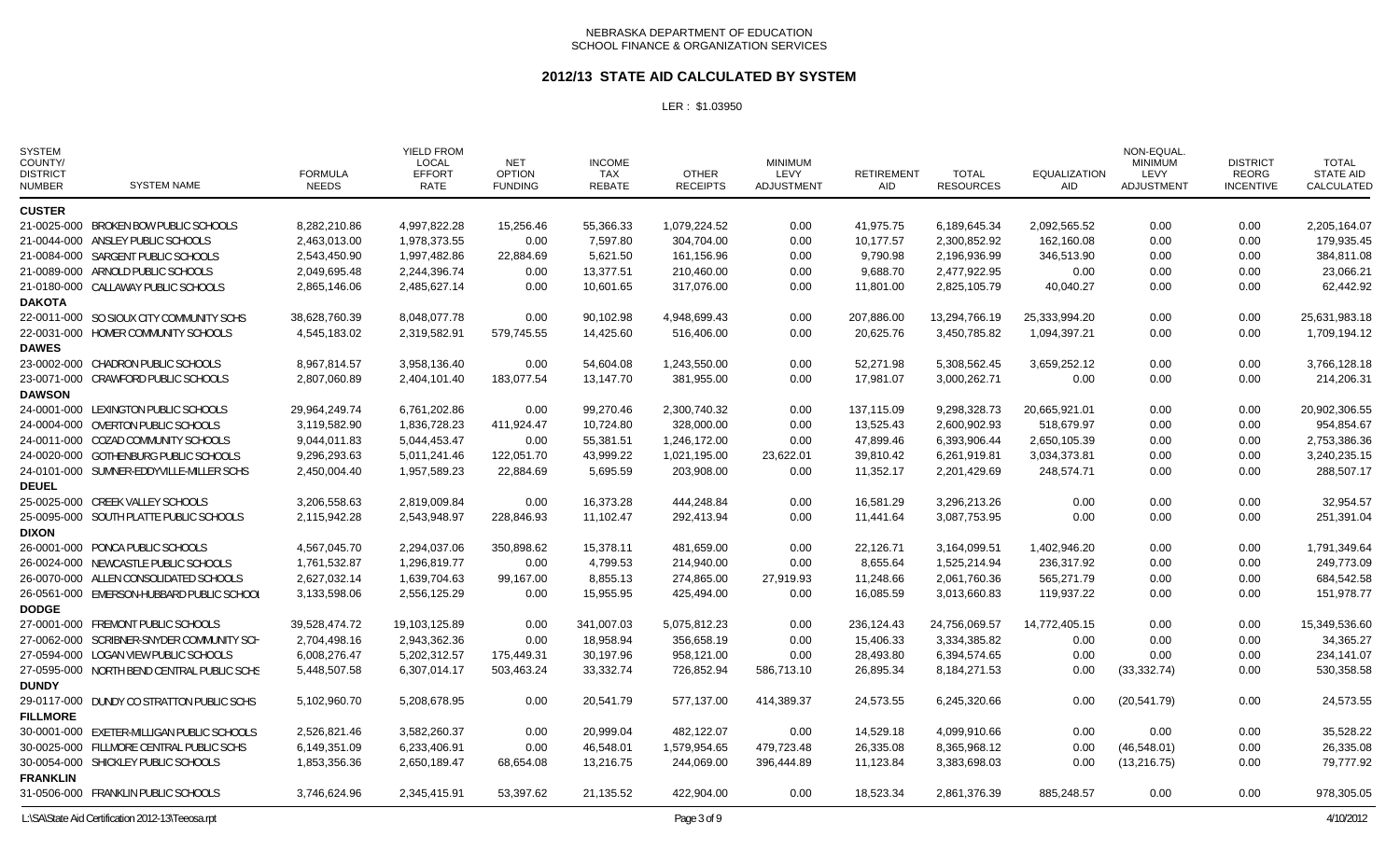### **2012/13 STATE AID CALCULATED BY SYSTEM**

| <b>SYSTEM</b><br>COUNTY/<br><b>DISTRICT</b><br><b>NUMBER</b> | <b>SYSTEM NAME</b>                         | <b>FORMULA</b><br><b>NEEDS</b> | <b>YIELD FROM</b><br><b>LOCAL</b><br><b>EFFORT</b><br>RATE | <b>NET</b><br><b>OPTION</b><br><b>FUNDING</b> | <b>INCOME</b><br>TAX<br>REBATE | <b>OTHER</b><br><b>RECEIPTS</b> | <b>MINIMUM</b><br>LEVY<br><b>ADJUSTMENT</b> | <b>RETIREMENT</b><br>AID | <b>TOTAL</b><br><b>RESOURCES</b> | <b>EQUALIZATION</b><br>AID | NON-EQUAL<br><b>MINIMUM</b><br>LEVY<br><b>ADJUSTMENT</b> | <b>DISTRICT</b><br><b>REORG</b><br><b>INCENTIVE</b> | <b>TOTAL</b><br><b>STATE AID</b><br>CALCULATED |
|--------------------------------------------------------------|--------------------------------------------|--------------------------------|------------------------------------------------------------|-----------------------------------------------|--------------------------------|---------------------------------|---------------------------------------------|--------------------------|----------------------------------|----------------------------|----------------------------------------------------------|-----------------------------------------------------|------------------------------------------------|
| <b>FRONTIER</b>                                              |                                            |                                |                                                            |                                               |                                |                                 |                                             |                          |                                  |                            |                                                          |                                                     |                                                |
|                                                              | 32-0046-000 MAYWOOD PUBLIC SCHOOLS         | 2,282,980.29                   | 2,070,648.73                                               | 244,103.39                                    | 5,445.61                       | 208,284.90                      | 0.00                                        | 9,565.64                 | 2,538,048.27                     | 0.00                       | 0.00                                                     | 0.00                                                | 259,114.64                                     |
|                                                              | 32-0095-000 EUSTIS-FARNAM PUBLIC SCHOOLS   | 2,717,571.12                   | 2,670,264.71                                               | 213,590.47                                    | 12,860.19                      | 298,551.00                      | 0.00                                        | 12,754.85                | 3,208,021.22                     | 0.00                       | 0.00                                                     | 0.00                                                | 239,205.51                                     |
|                                                              | 32-0125-000 MEDICINE VALLEY PUBLIC SCHOOLS | 2,822,021.07                   | 1,672,190.72                                               | 22,884.69                                     | 11,329.83                      | 301,538.06                      | 0.00                                        | 13,173.26                | 2,021,116.56                     | 800,904.51                 | 0.00                                                     | 0.00                                                | 848,292.29                                     |
| <b>FURNAS</b>                                                |                                            |                                |                                                            |                                               |                                |                                 |                                             |                          |                                  |                            |                                                          |                                                     |                                                |
|                                                              | 33-0018-000 ARAPAHOE PUBLIC SCHOOLS        | 3,384,935.21                   | 2,423,451.63                                               | 0.00                                          | 18.588.04                      | 522.845.00                      | 0.00                                        | 16,643.26                | 2,981,527.93                     | 403,407.28                 | 0.00                                                     | 0.00                                                | 438,638.58                                     |
|                                                              | 33-0021-000 CAMBRIDGE PUBLIC SCHOOLS       | 3,899,616.50                   | 1,881,883.93                                               | 396,668.01                                    | 18,231.09                      | 444,028.00                      | 0.00                                        | 16,716.96                | 2,757,527.99                     | 1,142,088.51               | 0.00                                                     | 0.00                                                | 1,573,704.57                                   |
|                                                              | 33-0540-000 SOUTHERN VALLEY SCHOOLS        | 5,264,109.56                   | 4,062,492.43                                               | 0.00                                          | 23,999.45                      | 711,873.00                      | 0.00                                        | 25,970.14                | 4,824,335.03                     | 439,774.53                 | 0.00                                                     | 0.00                                                | 489,744.13                                     |
| <b>GAGE</b>                                                  |                                            |                                |                                                            |                                               |                                |                                 |                                             |                          |                                  |                            |                                                          |                                                     |                                                |
|                                                              | 34-0001-000 SOUTHERN SCHOOL DIST 1         | 4,834,325.22                   | 2,325,464.15                                               | 0.00                                          | 17,281.21                      | 687,672.66                      | 0.00                                        | 23,766.05                | 3,054,184.07                     | 1,780,141.15               | 0.00                                                     | 0.00                                                | 1,821,188.41                                   |
|                                                              | 34-0015-000 BEATRICE PUBLIC SCHOOLS        | 19,242,430.82                  | 9,284,255.04                                               | 0.00                                          | 140,249.41                     | 3,068,981.33                    | 0.00                                        | 104,719.44               | 12,598,205.22                    | 6,644,225.60               | 0.00                                                     | 0.00                                                | 6,889,194.45                                   |
|                                                              | 34-0034-000 FREEMAN PUBLIC SCHOOLS         | 4,190,991.08                   | 3,140,478.04                                               | 282,244.54                                    | 20,623.68                      | 552,388.75                      | 0.00                                        | 17,561.34                | 4,013,296.36                     | 177,694.72                 | 0.00                                                     | 0.00                                                | 498,124.29                                     |
|                                                              | 34-0100-000 DILLER-ODELL PUBLIC SCHOOLS    | 2,759,942.16                   | 3,917,051.60                                               | 0.00                                          | 14,632.76                      | 347,240.06                      | 627,029.71                                  | 15,340.19                | 4,921,294.33                     | 0.00                       | (14,632.76)                                              | 0.00                                                | 15,340.19                                      |
| <b>GARDEN</b>                                                |                                            |                                |                                                            |                                               |                                |                                 |                                             |                          |                                  |                            |                                                          |                                                     |                                                |
|                                                              | 35-0001-000 GARDEN COUNTY SCHOOLS          | 3,499,525.36                   | 4,868,743.22                                               | 0.00                                          | 16,975.54                      | 670,683.87                      | 1,442,590.58                                | 18,195.12                | 7,017,188.33                     | 0.00                       | (16, 975.54)                                             | 0.00                                                | 18,195.12                                      |
| <b>GARFIELD</b>                                              |                                            |                                |                                                            |                                               |                                |                                 |                                             |                          |                                  |                            |                                                          |                                                     |                                                |
|                                                              | 36-0100-000 BURWELL PUBLIC SCHOOLS         | 3,987,772.93                   | 2,539,886.17                                               | 312,757.47                                    | 14,951.92                      | 359,499.00                      | 0.00                                        | 20,540.80                | 3,247,635.36                     | 740,137.57                 | 0.00                                                     | 0.00                                                | 1,088,387.76                                   |
| <b>GOSPER</b>                                                |                                            |                                |                                                            |                                               |                                |                                 |                                             |                          |                                  |                            |                                                          |                                                     |                                                |
|                                                              | 37-0030-000 ELWOOD PUBLIC SCHOOLS          | 2,837,062.48                   | 2,783,426.58                                               | 38,141.15                                     | 19,641.55                      | 498,941.00                      | 0.00                                        | 13,582.21                | 3,353,732.50                     | 0.00                       | 0.00                                                     | 0.00                                                | 71,364.91                                      |
| <b>GRANT</b>                                                 |                                            |                                |                                                            |                                               |                                |                                 |                                             |                          |                                  |                            |                                                          |                                                     |                                                |
|                                                              | 38-0011-000 HYANNIS AREA SCHOOLS           | 2,126,705.70                   | 3,578,939.50                                               | 0.00                                          | 9,286.69                       | 249,766.00                      | 1,227,753.56                                | 9,312.96                 | 5,075,058.70                     | 0.00                       | (9,286.69)                                               | 0.00                                                | 9,312.96                                       |
| <b>GREELEY</b>                                               |                                            |                                |                                                            |                                               |                                |                                 |                                             |                          |                                  |                            |                                                          |                                                     |                                                |
|                                                              | 39-0010-000 GREELEY-WOLBACH PUBLIC SCHOOL  | 2,481,398.09                   | 2,314,028.31                                               | 0.00                                          | 8,096.53                       | 252,599.00                      | 0.00                                        | 11,503.33                | 2,586,227.17                     | 0.00                       | 0.00                                                     | 0.00                                                | 19,599.86                                      |
|                                                              | 39-0055-000 SPALDING PUBLIC SCHOOLS        | 1,772,850.23                   | 1,246,664.49                                               | 91,538.77                                     | 7,189.89                       | 151,212.00                      | 0.00                                        | 6,666.52                 | 1,503,271.67                     | 269,578.56                 | 0.00                                                     | 0.00                                                | 374,973.73                                     |
|                                                              | 39-0501-000 NORTH LOUP SCOTIA PUBLIC SCHS  | 2,377,861.57                   | 1,871,981.55                                               | 0.00                                          | 7,633.19                       | 232,948.00                      | 0.00                                        | 12,955.57                | 2,125,518.30                     | 252,343.27                 | 0.00                                                     | 0.00                                                | 272,932.02                                     |
| HALL                                                         |                                            |                                |                                                            |                                               |                                |                                 |                                             |                          |                                  |                            |                                                          |                                                     |                                                |
|                                                              | 40-0002-000 GRAND ISLAND PUBLIC SCHOOLS    | 80,667,187.84                  | 26,944,367.85                                              | 0.00                                          | 506,315.74                     | 8,730,977.13                    | 0.00                                        | 399,607.73               | 36,581,268.44                    | 44,085,919.40              | 0.00                                                     | 0.00                                                | 44,991,842.86                                  |
|                                                              | 40-0082-000 NORTHWEST PUBLIC SCHOOLS       | 13,032,356.05                  | 5,998,190.89                                               | 5,034,632.42                                  | 66,677.33                      | 1,253,819.55                    | 0.00                                        | 59,599.25                | 12,412,919.45                    | 619,436.59                 | 0.00                                                     | 0.00                                                | 5,780,345.60                                   |
|                                                              | 40-0083-000 WOOD RIVER RURAL SCHOOLS       | 5,890,182.29                   | 4,849,864.69                                               | 0.00                                          | 35,736.79                      | 678,141.00                      | 0.00                                        | 26,611.21                | 5,590,353.69                     | 299,828.60                 | 0.00                                                     | 0.00                                                | 362,176.60                                     |
|                                                              | 40-0126-000 DONIPHAN-TRUMBULL PUBLIC SCHS  | 5,112,887.84                   | 4,383,847.55                                               | 0.00                                          | 44,060.42                      | 758,703.00                      | 0.00                                        | 26,435.58                | 5,213,046.55                     | 0.00                       | 0.00                                                     | 0.00                                                | 70,496.00                                      |
| <b>HAMILTON</b>                                              |                                            |                                |                                                            |                                               |                                |                                 |                                             |                          |                                  |                            |                                                          |                                                     |                                                |
|                                                              | 41-0002-000 GILTNER PUBLIC SCHOOLS         | 2,298,187.35                   | 1,844,145.80                                               | 312,757.47                                    | 13,802.56                      | 269,671.00                      | 0.00                                        | 10,186.51                | 2,450,563.33                     | 0.00                       | 0.00                                                     | 0.00                                                | 336,746.54                                     |
|                                                              | 41-0091-000 HAMPTON PUBLIC SCHOOLS         | 2,123,778.05                   | 1,938,244.16                                               | 259,359.85                                    | 12,642.28                      | 242,928.00                      | 0.00                                        | 10,765.95                | 2,463,940.25                     | 0.00                       | 0.00                                                     | 0.00                                                | 282,768.08                                     |
|                                                              | 41-0504-000 AURORA PUBLIC SCHOOLS          | 11,109,888.79                  | 9,532,196.93                                               | 0.00                                          | 100,609.59                     | 2,106,508.84                    | 0.00                                        | 64,627.97                | 11,803,943.33                    | 0.00                       | 0.00                                                     | 0.00                                                | 165,237.56                                     |
| <b>HARLAN</b>                                                |                                            |                                |                                                            |                                               |                                |                                 |                                             |                          |                                  |                            |                                                          |                                                     |                                                |
|                                                              | 42-0002-000 ALMA PUBLIC SCHOOLS            | 3,362,578.31                   | 1,946,876.23                                               | 83.910.54                                     | 19,043.72                      | 563.712.00                      | 0.00                                        | 15.777.00                | 2,629,319.49                     | 733,258.81                 | 0.00                                                     | 0.00                                                | 851,990.07                                     |
| <b>HAYES</b>                                                 |                                            |                                |                                                            |                                               |                                |                                 |                                             |                          |                                  |                            |                                                          |                                                     |                                                |
|                                                              | 43-0079-000 HAYES CENTER PUBLIC SCHOOLS    | 2,233,874.58                   | 2,024,654.68                                               | 0.00                                          | 4,890.18                       | 199,399.73                      | 0.00                                        | 9,127.69                 | 2,238,072.28                     | 0.00                       | 0.00                                                     | 0.00                                                | 14,017.87                                      |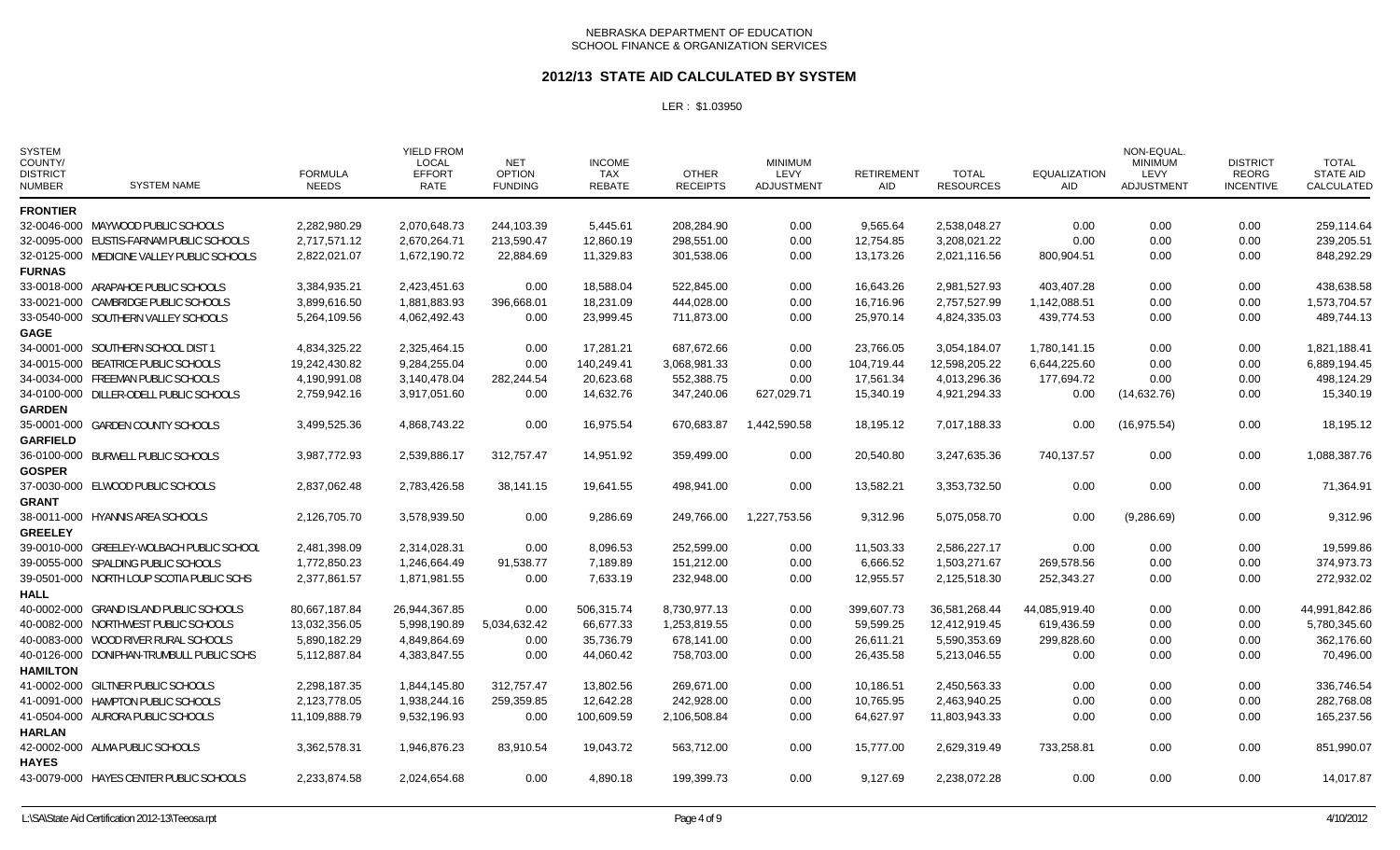### **2012/13 STATE AID CALCULATED BY SYSTEM**

LER : \$1.03950

| <b>SYSTEM</b><br>COUNTY/<br><b>DISTRICT</b><br><b>NUMBER</b> | <b>SYSTEM NAME</b>                         | <b>FORMULA</b><br><b>NEEDS</b> | <b>YIELD FROM</b><br><b>LOCAL</b><br><b>EFFORT</b><br><b>RATE</b> | NET<br><b>OPTION</b><br><b>FUNDING</b> | <b>INCOME</b><br>TAX<br><b>REBATE</b> | <b>OTHER</b><br><b>RECEIPTS</b> | <b>MINIMUM</b><br>LEVY<br><b>ADJUSTMENT</b> | <b>RETIREMENT</b><br><b>AID</b> | <b>TOTAL</b><br><b>RESOURCES</b> | <b>EQUALIZATION</b><br><b>AID</b> | NON-EQUAL.<br><b>MINIMUM</b><br>LEVY<br><b>ADJUSTMENT</b> | <b>DISTRICT</b><br><b>REORG</b><br><b>INCENTIVE</b> | <b>TOTAL</b><br><b>STATE AID</b><br>CALCULATED |
|--------------------------------------------------------------|--------------------------------------------|--------------------------------|-------------------------------------------------------------------|----------------------------------------|---------------------------------------|---------------------------------|---------------------------------------------|---------------------------------|----------------------------------|-----------------------------------|-----------------------------------------------------------|-----------------------------------------------------|------------------------------------------------|
| <b>HITCHCOCK</b>                                             |                                            |                                |                                                                   |                                        |                                       |                                 |                                             |                                 |                                  |                                   |                                                           |                                                     |                                                |
| <b>HOLT</b>                                                  | 44-0070-000 HITCHCOCK CO SCH SYSTEM        | 3.276.977.57                   | 2.870.442.40                                                      | 0.00                                   | 15,473.22                             | 438,321.00                      | 0.00                                        | 13,527.59                       | 3,337,764.21                     | 0.00                              | 0.00                                                      | 0.00                                                | 29,000.81                                      |
|                                                              | 45-0007-000 O'NEILL PUBLIC SCHOOLS         | 8.343.408.28                   | 6.889.044.45                                                      | 0.00                                   | 52.990.95                             | 1.552.119.00                    | 0.00                                        | 44,554.80                       | 8.538.709.20                     | 0.00                              | 0.00                                                      | 0.00                                                | 97,545.75                                      |
|                                                              | 45-0029-000 EWING PUBLIC SCHOOLS           | 2,036,227.34                   | 1,624,793.09                                                      | 0.00                                   | 5,051.72                              | 239,508.00                      | 0.00                                        | 9,016.00                        | 1,878,368.82                     | 157,858.52                        | 0.00                                                      | 0.00                                                | 171,926.24                                     |
|                                                              | 45-0044-000 STUART PUBLIC SCHOOLS          | 2,197,843.38                   | 1,189,222.66                                                      | 167,821.08                             | 7,549.29                              | 220,750.00                      | 0.00                                        | 9,306.64                        | 1,594,649.67                     | 603,193.71                        | 0.00                                                      | 0.00                                                | 787,870.72                                     |
|                                                              | 45-0137-000 CHAMBERS PUBLIC SCHOOLS        | 2,181,148.42                   | 1,774,283.56                                                      | 167,821.08                             | 4,985.40                              | 190,499.00                      | 0.00                                        | 9,356.15                        | 2,146,945.19                     | 34,203.24                         | 0.00                                                      | 0.00                                                | 216,365.87                                     |
|                                                              | 45-0239-000 WEST HOLT PUBLIC SCHOOLS       | 4,075,063.02                   | 6,136,058.47                                                      | 0.00                                   | 18,335.88                             | 694,042.00                      | 2,006,393.72                                | 22,027.82                       | 8,876,857.89                     | 0.00                              | (18, 335.88)                                              | 0.00                                                | 22,027.82                                      |
| <b>HOOKER</b>                                                |                                            |                                |                                                                   |                                        |                                       |                                 |                                             |                                 |                                  |                                   |                                                           |                                                     |                                                |
| <b>HOWARD</b>                                                | 46-0001-000 MULLEN PUBLIC SCHOOLS          | 2,661,577.89                   | 3,037,630.14                                                      | 205,962.24                             | 7,521.17                              | 280,348.83                      | 549,666.41                                  | 11,556.40                       | 4,092,685.19                     | 0.00                              | (7,521.17)                                                | 0.00                                                | 217,518.64                                     |
|                                                              | 47-0001-000 ST PAUL PUBLIC SCHOOLS         | 6,774,471.30                   | 3,512,454.90                                                      | 289,872.78                             | 36,900.15                             | 709,980.00                      | 0.00                                        | 27,503.43                       | 4,576,711.25                     | 2,197,760.04                      | 0.00                                                      | 0.00                                                | 2,552,036.40                                   |
|                                                              | 47-0100-000 CENTURA PUBLIC SCHOOLS         | 5.685.082.72                   | 3,393,044.47                                                      | 244.103.39                             | 33,266.66                             | 717.262.57                      | 0.00                                        | 24,931.64                       | 4,412,608.73                     | 1,272,473.99                      | 0.00                                                      | 0.00                                                | 1,574,775.68                                   |
|                                                              | 47-0103-000 ELBA PUBLIC SCHOOLS            | 1,563,154.57                   | 831,714.60                                                        | 45,769.39                              | 4,006.64                              | 139,495.00                      | 0.00                                        | 6,849.51                        | 1,027,835.14                     | 535,319.42                        | 0.00                                                      | 0.00                                                | 591,944.96                                     |
| <b>JEFFERSON</b>                                             |                                            |                                |                                                                   |                                        |                                       |                                 |                                             |                                 |                                  |                                   |                                                           |                                                     |                                                |
|                                                              | 48-0008-000 FAIRBURY PUBLIC SCHOOLS        | 9,677,444.21                   | 6,869,016.64                                                      | 0.00                                   | 60,134.34                             | 1,266,067.97                    | 0.00                                        | 43,077.90                       | 8,238,296.86                     | 1,439,147.35                      | 0.00                                                      | 0.00                                                | 1,542,359.59                                   |
|                                                              | 48-0300-000 TRI COUNTY PUBLIC SCHOOLS      | 4,616,332.16                   | 5,085,254.39                                                      | 144,936.39                             | 27,697.07                             | 567,325.74                      | 1,188,760.77                                | 22,686.06                       | 7,036,660.42                     | 0.00                              | (27, 697.07)                                              | 0.00                                                | 167,622.45                                     |
|                                                              | 48-0303-000 MERIDIAN PUBLIC SCHOOLS        | 2,078,800.30                   | 2,357,910.26                                                      | 266,988.08                             | 9,564.79                              | 257,987.97                      | 0.00                                        | 10,940.54                       | 2,903,391.64                     | 0.00                              | 0.00                                                      | 0.00                                                | 287,493.41                                     |
| <b>JOHNSON</b>                                               |                                            |                                |                                                                   |                                        |                                       |                                 |                                             |                                 |                                  |                                   |                                                           |                                                     |                                                |
|                                                              | 49-0033-000 STERLING PUBLIC SCHOOLS        | 2,595,179.95                   | 1,832,295.74                                                      | 0.00                                   | 11,727.11                             | 278,994.94                      | 0.00                                        | 11,748.56                       | 2,134,766.34                     | 460,413.60                        | 0.00                                                      | 0.00                                                | 483,889.27                                     |
| <b>KEARNEY</b>                                               | 49-0050-000 JOHNSON CO CENTRAL PUBLIC SCHS | 5,554,189.33                   | 4,347,653.22                                                      | 0.00                                   | 31,906.71                             | 686,954.00                      | 0.00                                        | 28,842.95                       | 5,095,356.88                     | 458,832.45                        | 0.00                                                      | 0.00                                                | 519,582.11                                     |
|                                                              | 50-0001-000 WILCOX-HILDRETH PUBLIC SCHOOLS | 2,847,830.12                   | 4,165,910.80                                                      | 0.00                                   | 17,691.76                             | 434,623.00                      | 557,859.34                                  | 15,529.92                       | 5,191,614.82                     | 0.00                              | (17,691.76)                                               | 0.00                                                | 15,529.92                                      |
|                                                              | 50-0501-000 AXTELL COMMUNITY SCHOOLS       | 2,938,320.13                   | 2,862,719.15                                                      | 15,256.46                              | 17,033.58                             | 407,753.00                      | 0.00                                        | 13,936.06                       | 3,316,698.26                     | 0.00                              | 0.00                                                      | 0.00                                                | 46,226.11                                      |
|                                                              | 50-0503-000 MINDEN PUBLIC SCHOOLS          | 7,745,354.02                   | 7,275,828.65                                                      | 22,884.69                              | 69,821.33                             | 995,093.00                      | 0.00                                        | 38,759.70                       | 8,402,387.37                     | 0.00                              | 0.00                                                      | 0.00                                                | 131,465.72                                     |
| <b>KEITH</b>                                                 |                                            |                                |                                                                   |                                        |                                       |                                 |                                             |                                 |                                  |                                   |                                                           |                                                     |                                                |
|                                                              | 51-0001-000 OGALLALA PUBLIC SCHOOLS        | 9,371,343.42                   | 6.761.899.66                                                      | 0.00                                   | 63.955.25                             | 1.894.560.00                    | 0.00                                        | 50.180.76                       | 8.770.595.67                     | 600,747.75                        | 0.00                                                      | 0.00                                                | 714,883.76                                     |
|                                                              | 51-0006-000 PAXTON CONSOLIDATED SCHOOLS    | 2,824,654.75                   | 2,614,044.35                                                      | 419,552.70                             | 13,457.03                             | 306,757.88                      | 136,800.40                                  | 10,889.10                       | 3,501,501.46                     | 0.00                              | (13, 457.03)                                              | 0.00                                                | 430,441.80                                     |
| <b>KEYA PAHA</b>                                             |                                            |                                |                                                                   |                                        |                                       |                                 |                                             |                                 |                                  |                                   |                                                           |                                                     |                                                |
|                                                              | 52-0100-000 KEYA PAHA COUNTY SCHOOLS       | 1,768,554.82                   | 2,868,141.97                                                      | 15,256.46                              | 7,236.23                              | 205,248.00                      | 751,593.91                                  | 7,826.62                        | 3,855,303.19                     | 0.00                              | (7,236.23)                                                | 0.00                                                | 23,083.08                                      |
| <b>KIMBALL</b>                                               |                                            |                                |                                                                   |                                        |                                       |                                 |                                             |                                 |                                  |                                   |                                                           |                                                     |                                                |
|                                                              | 53-0001-000 KIMBALL PUBLIC SCHOOLS         | 5,621,387.49                   | 5,033,174.40                                                      | 30,512.92                              | 33,693.75                             | 680,590.55                      | 0.00                                        | 27,367.53                       | 5,805,339.15                     | 0.00                              | 0.00                                                      | 0.00                                                | 91,574.20                                      |
| <b>KNOX</b>                                                  |                                            |                                |                                                                   |                                        |                                       |                                 |                                             |                                 |                                  |                                   |                                                           |                                                     |                                                |
|                                                              | 54-0013-000 CREIGHTON COMMUNITY PUBLIC SCH | 3,744,911.28                   | 2,563,205.54                                                      | 76,282.31                              | 16,967.09                             | 497,078.00                      | 0.00                                        | 19,757.36                       | 3,173,290.31                     | 571,620.97                        | 0.00                                                      | 0.00                                                | 684,627.74                                     |
|                                                              | 54-0096-000 CROFTON COMMUNITY SCHOOLS      | 4,065,805.02                   | 3,162,758.00                                                      | 274,616.31                             | 17,884.95                             | 472,098.00                      | 0.00                                        | 18,846.53                       | 3,946,203.80                     | 119,601.22                        | 0.00                                                      | 0.00                                                | 430,949.02                                     |
|                                                              | 54-0501-000 NIOBRARA PUBLIC SCHOOLS        | 2,426,984.93                   | 1,044,443.96                                                      | 0.00                                   | 4,913.12                              | 314,608.00                      | 0.00                                        | 11,563.62                       | 1,375,528.70                     | 1,051,456.23                      | 0.00                                                      | 0.00                                                | 1,067,932.97                                   |
|                                                              | 54-0505-000 SANTEE COMMUNITY SCHOOLS       | 2,492,240.00                   | 41,391.39                                                         | 0.00                                   | 253.53                                | 360,718.00                      | 0.00                                        | 18,117.29                       | 420,480.22                       | 2,071,759.78                      | 0.00                                                      | 0.00                                                | 2,090,130.61                                   |
|                                                              | 54-0576-000 WAUSA PUBLIC SCHOOLS           | 2,695,336.07                   | 1,791,488.82                                                      | 0.00                                   | 10,196.90                             | 265,168.00                      | 0.00                                        | 9,209.84                        | 2,076,063.56                     | 619,272.50                        | 0.00                                                      | 0.00                                                | 638,679.24                                     |
|                                                              | 54-0586-000 BLOOMFIELD COMMUNITY SCHOOLS   | 2,886,061.31                   | 2,781,522.81                                                      | 0.00                                   | 18,672.32                             | 373,104.00                      | 0.00                                        | 12,637.00                       | 3,185,936.13                     | 0.00                              | 0.00                                                      | 0.00                                                | 31,309.32                                      |

L:\SA\State Aid Certification 2012-13\Teeosa.rpt Page 5 of 9 4/10/2012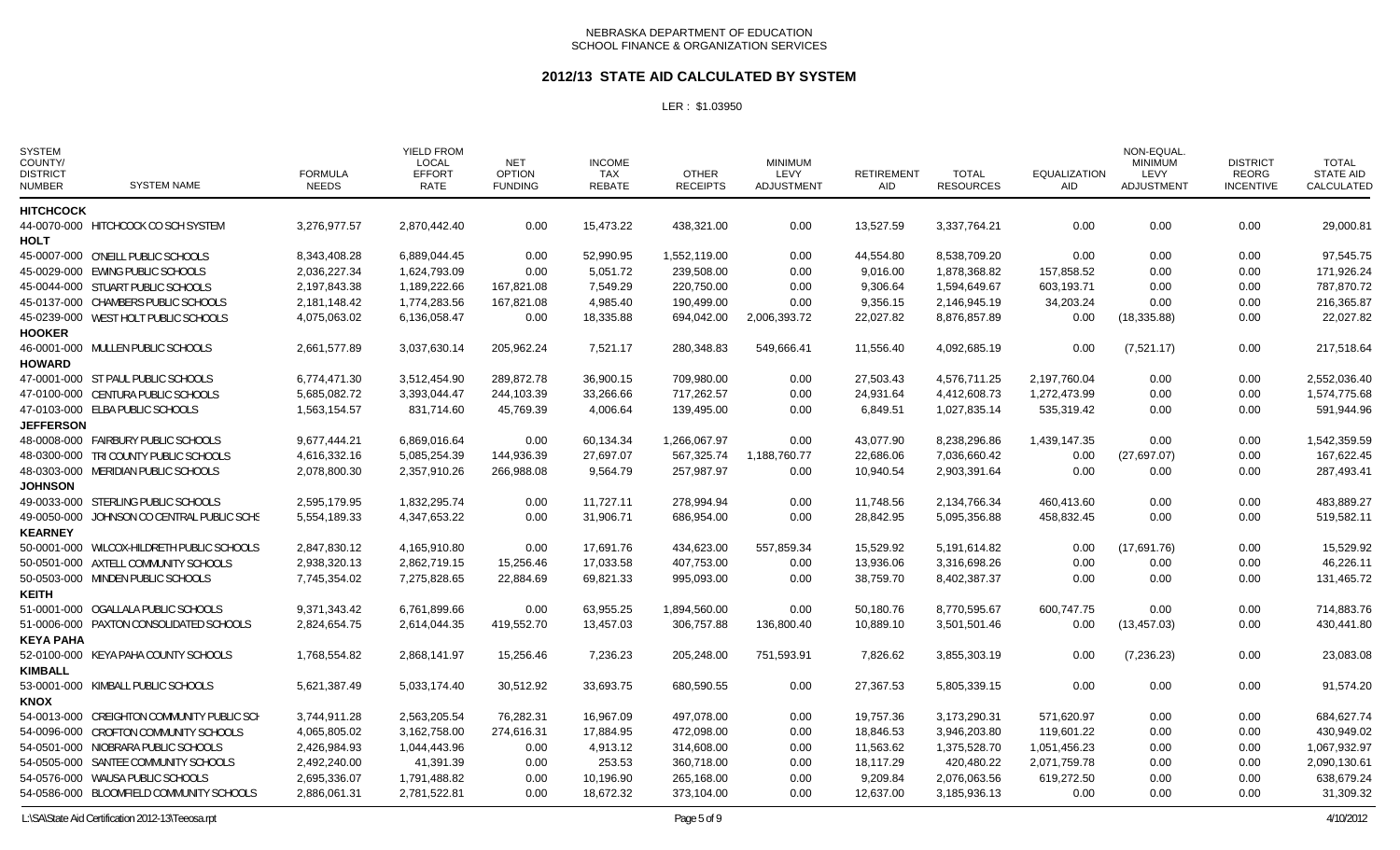#### **2012/13 STATE AID CALCULATED BY SYSTEM**

| <b>SYSTEM</b><br>COUNTY/<br><b>DISTRICT</b><br><b>NUMBER</b> | <b>SYSTEM NAME</b>                        | <b>FORMULA</b><br><b>NEEDS</b> | <b>YIELD FROM</b><br><b>LOCAL</b><br><b>EFFORT</b><br>RATE | <b>NET</b><br><b>OPTION</b><br><b>FUNDING</b> | <b>INCOME</b><br>TAX<br><b>REBATE</b> | <b>OTHER</b><br><b>RECEIPTS</b> | <b>MINIMUM</b><br>LEVY<br><b>ADJUSTMENT</b> | <b>RETIREMENT</b><br><b>AID</b> | <b>TOTAL</b><br><b>RESOURCES</b> | <b>EQUALIZATION</b><br>AID | <b>NON-EQUAL</b><br><b>MINIMUM</b><br>LEVY<br>ADJUSTMENT | <b>DISTRICT</b><br><b>REORG</b><br><b>INCENTIVE</b> | <b>TOTAL</b><br><b>STATE AID</b><br>CALCULATED |
|--------------------------------------------------------------|-------------------------------------------|--------------------------------|------------------------------------------------------------|-----------------------------------------------|---------------------------------------|---------------------------------|---------------------------------------------|---------------------------------|----------------------------------|----------------------------|----------------------------------------------------------|-----------------------------------------------------|------------------------------------------------|
| <b>LANCASTER</b>                                             |                                           |                                |                                                            |                                               |                                       |                                 |                                             |                                 |                                  |                            |                                                          |                                                     |                                                |
|                                                              | 55-0001-000 LINCOLN PUBLIC SCHOOLS        | 308,915,248.04                 | 172,038,273.95                                             | 15.256.46                                     | 3.540.058.23                          | 55,974,503.44                   | 0.00                                        | 1,930,856.70                    | 233.498.948.78                   | 75.416.299.25              | 0.00                                                     | 0.00                                                | 80.902.470.65                                  |
|                                                              | 55-0145-000 WAVERLY SCHOOL DISTRICT 145   | 16,094,475.38                  | 12,439,068.80                                              | 0.00                                          | 145,932.35                            | 2,875,626.31                    | 0.00                                        | 79,631.72                       | 15,540,259.17                    | 554,216.21                 | 0.00                                                     | 0.00                                                | 779,780.27                                     |
|                                                              | 55-0148-000 MALCOLM PUBLIC SCHOOLS        | 5,057,489.01                   | 2,432,730.72                                               | 892,503.02                                    | 31,922.44                             | 532,615.39                      | 0.00                                        | 28,033.93                       | 3,917,805.50                     | 1,139,683.51               | 0.00                                                     | 0.00                                                | 2,092,142.90                                   |
|                                                              | 55-0160-000 NORRIS SCHOOL DIST 160        | 17,698,969.64                  | 9,601,991.54                                               | 1,052,695.87                                  | 119,126.61                            | 1,482,279.65                    | 0.00                                        | 90,740.88                       | 12,346,834.55                    | 5,352,135.08               | 0.00                                                     | 0.00                                                | 6,614,698.44                                   |
|                                                              | 55-0161-000 RAYMOND CENTRAL PUBLIC SCHOOL | 6,496,599.31                   | 4,793,687.61                                               | 0.00                                          | 63,317.94                             | 933,823.53                      | 0.00                                        | 33,318.26                       | 5,824,147.34                     | 672,451.97                 | 0.00                                                     | 0.00                                                | 769,088.17                                     |
| <b>LEARNING COM</b>                                          |                                           |                                |                                                            |                                               |                                       |                                 |                                             |                                 |                                  |                            |                                                          |                                                     |                                                |
|                                                              | 00-9000-000 LEARNING COMMUNITY            | 1,035,070,726.16               | 493,946,164.36                                             | 25,264,700.89                                 | 10,685,488.82                         | 154,045,932.70                  | 0.00                                        | 5,394,073.33                    | 689,336,360.10                   | 345,734,366.06             | 0.00                                                     | 0.00                                                | 387,078,629.10                                 |
| <b>LINCOLN</b>                                               |                                           |                                |                                                            |                                               |                                       |                                 |                                             |                                 |                                  |                            |                                                          |                                                     |                                                |
|                                                              | 56-0001-000 NORTH PLATTE PUBLIC SCHOOLS   | 33,515,618.60                  | 18,238,569.15                                              | 0.00                                          | 345,375.07                            | 5,680,923.00                    | 0.00                                        | 193,496.09                      | 24,458,363.31                    | 9,057,255.29               | 0.00                                                     | 0.00                                                | 9,596,126.45                                   |
|                                                              | 56-0006-000 BRADY PUBLIC SCHOOLS          | 2,462,745.41                   | 1,858,062.79                                               | 137,308.16                                    | 9,716.06                              | 222,034.48                      | 0.00                                        | 10,648.08                       | 2,237,769.57                     | 224,975.84                 | 0.00                                                     | 0.00                                                | 382,648.14                                     |
|                                                              | 56-0007-000 MAXWELL PUBLIC SCHOOLS        | 3,058,645.88                   | 1,744,169.42                                               | 884,874.79                                    | 7,362.19                              | 335,034.03                      | 0.00                                        | 18,452.83                       | 2,989,893.26                     | 68,752.62                  | 0.00                                                     | 0.00                                                | 979,442.43                                     |
|                                                              | 56-0037-000 HERSHEY PUBLIC SCHOOLS        | 5,566,878.62                   | 3,292,127.84                                               | 869,618.33                                    | 22,484.19                             | 596,464.06                      | 0.00                                        | 23,321.34                       | 4,804,015.76                     | 762,862.86                 | 0.00                                                     | 0.00                                                | 1,678,286.72                                   |
|                                                              | 56-0055-000 SUTHERLAND PUBLIC SCHOOLS     | 4, 131, 221. 29                | 2,497,344.06                                               | 0.00                                          | 17,548.35                             | 509,677.18                      | 0.00                                        | 19,562.11                       | 3,044,131.70                     | 1,087,089.59               | 0.00                                                     | 0.00                                                | 1,124,200.05                                   |
|                                                              | 56-0565-000 WALLACE PUBLIC SCH DIST 65 R  | 2,559,186.72                   | 3,221,602.38                                               | 289,872.78                                    | 9,961.51                              | 226,315.74                      | 470,766.14                                  | 10,397.82                       | 4,228,916.37                     | 0.00                       | (9,961.51)                                               | 0.00                                                | 300,270.60                                     |
| <b>LOGAN</b>                                                 |                                           |                                |                                                            |                                               |                                       |                                 |                                             |                                 |                                  |                            |                                                          |                                                     |                                                |
|                                                              | 57-0501-000 STAPLETON PUBLIC SCHOOLS      | 2,667,544.72                   | 1,956,529.71                                               | 389,039.78                                    | 7,803.84                              | 272,763.33                      | 0.00                                        | 10,515.79                       | 2,636,652.45                     | 30,892.27                  | 0.00                                                     | 0.00                                                | 438,251.69                                     |
| <b>LOUP</b>                                                  |                                           |                                |                                                            |                                               |                                       |                                 |                                             |                                 |                                  |                            |                                                          |                                                     |                                                |
| <b>MADISON</b>                                               | 58-0025-000 LOUP COUNTY PUBLIC SCHOOLS    | 1,810,830.75                   | 1,569,687.55                                               | 0.00                                          | 4,429.95                              | 162,022.00                      | 0.00                                        | 7,477.89                        | 1,743,617.39                     | 67,213.37                  | 0.00                                                     | 0.00                                                | 79,121.20                                      |
|                                                              | 59-0001-000 MADISON PUBLIC SCHOOLS        |                                |                                                            | 0.00                                          |                                       |                                 | 0.00                                        | 30,432.08                       |                                  |                            | 0.00                                                     |                                                     | 341,717.64                                     |
|                                                              | 59-0002-000 NORFOLK PUBLIC SCHOOLS        | 5,350,555.23<br>33,881,467.86  | 4,227,904.77<br>19,232,276.43                              | 0.00                                          | 36,580.33<br>348,392.25               | 780,932.81<br>6,659,487.47      | 0.00                                        | 203,015.00                      | 5,075,850.00<br>26,443,171.15    | 274,705.23<br>7,438,296.71 | 0.00                                                     | 0.00<br>0.00                                        | 7,989,703.95                                   |
|                                                              | 59-0005-000 BATTLE CREEK PUBLIC SCHOOLS   | 4,497,008.67                   | 3,547,215.53                                               | 503,463.24                                    | 26,885.76                             | 571,683.57                      | 0.00                                        | 21,051.34                       | 4,670,299.44                     | 0.00                       | 0.00                                                     | 0.00                                                | 551,400.35                                     |
|                                                              | 59-0013-000 NEWMAN GROVE PUBLIC SCHOOLS   | 2,576,100.03                   | 3,088,894.55                                               | 0.00                                          | 14,133.13                             | 380,082.07                      | 607,378.59                                  | 12,534.31                       | 4,103,022.65                     | 0.00                       | (14, 133.13)                                             | 0.00                                                | 12,534.31                                      |
|                                                              | 59-0080-000 ELKHORN VALLEY SCHOOLS        | 3,410,710.35                   | 3,613,703.07                                               | 0.00                                          | 20,623.95                             | 451,344.07                      | 0.00                                        | 17,009.84                       | 4,102,680.93                     | 0.00                       | 0.00                                                     | 0.00                                                | 37.633.79                                      |
| <b>MCPHERSON</b>                                             |                                           |                                |                                                            |                                               |                                       |                                 |                                             |                                 |                                  |                            |                                                          |                                                     |                                                |
|                                                              | 60-0090-000 MC PHERSON COUNTY SCHOOLS     | 1.877.625.72                   | 1,469,727.43                                               | 106.795.23                                    | 2,844.71                              | 130.255.29                      | 0.00                                        | 7.219.00                        | 1,716,841.66                     | 160.784.06                 | 0.00                                                     | 0.00                                                | 277,643.00                                     |
| <b>MERRICK</b>                                               |                                           |                                |                                                            |                                               |                                       |                                 |                                             |                                 |                                  |                            |                                                          |                                                     |                                                |
|                                                              | 61-0004-000 CENTRAL CITY PUBLIC SCHOOLS   | 7,442,897.67                   | 5,453,454.42                                               | 15,256.46                                     | 48,222.62                             | 1,017,406.99                    | 0.00                                        | 35,621.10                       | 6,569,961.59                     | 872,936.08                 | 0.00                                                     | 0.00                                                | 972,036.26                                     |
|                                                              | 61-0049-000 PALMER PUBLIC SCHOOLS         | 2,790,706.12                   | 1,610,948.41                                               | 488,206.78                                    | 9,541.38                              | 214,306.90                      | 0.00                                        | 10,338.73                       | 2,333,342.20                     | 457,363.92                 | 0.00                                                     | 0.00                                                | 965,450.81                                     |
| <b>MORRILL</b>                                               |                                           |                                |                                                            |                                               |                                       |                                 |                                             |                                 |                                  |                            |                                                          |                                                     |                                                |
|                                                              | 62-0021-000 BAYARD PUBLIC SCHOOLS         | 4,683,885.71                   | 2,101,672.92                                               | 144,936.39                                    | 17,559.67                             | 570,690.12                      | 0.00                                        | 22,288.25                       | 2,857,147.34                     | 1,826,738.37               | 0.00                                                     | 0.00                                                | 2,011,522.67                                   |
|                                                              | 62-0063-000 BRIDGEPORT PUBLIC SCHOOLS     | 6,200,472.41                   | 4,083,334.62                                               | 0.00                                          | 25,706.81                             | 748,958.78                      | 0.00                                        | 30,251.64                       | 4,888,251.85                     | 1,312,220.56               | 0.00                                                     | 0.00                                                | 1,368,179.01                                   |
| <b>NANCE</b>                                                 |                                           |                                |                                                            |                                               |                                       |                                 |                                             |                                 |                                  |                            |                                                          |                                                     |                                                |
|                                                              | 63-0001-000 FULLERTON PUBLIC SCHOOLS      | 3,408,332.95                   | 2,703,413.30                                               | 15,256.46                                     | 19,601.18                             | 427,666.23                      | 0.00                                        | 17,223.09                       | 3,183,160.26                     | 225,172.69                 | 0.00                                                     | 0.00                                                | 277,253.42                                     |
|                                                              | 63-0030-000 TWIN RIVER PUBLIC SCHOOLS     | 5,297,808.57                   | 5,448,619.58                                               | 0.00                                          | 24,796.88                             | 632,460.81                      | 0.00                                        | 23,457.63                       | 6,129,334.90                     | 0.00                       | 0.00                                                     | 0.00                                                | 48,254.51                                      |
| <b>NEMAHA</b>                                                |                                           |                                |                                                            |                                               |                                       |                                 |                                             |                                 |                                  |                            |                                                          |                                                     |                                                |
|                                                              | 64-0023-000 JOHNSON-BROCK PUBLIC SCHOOLS  | 3,247,225.57                   | 2,511,337.18                                               | 373,783.32                                    | 15,423.90                             | 364,373.99                      | 0.00                                        | 13,817.95                       | 3,278,736.33                     | 0.00                       | 0.00                                                     | 0.00                                                | 403,025.17                                     |
|                                                              | 64-0029-000 AUBURN PUBLIC SCHOOLS         | 8,431,164.93                   | 4,287,403.47                                               | 15,256.46                                     | 64,215.33                             | 1,313,803.00                    | 0.00                                        | 42,901.48                       | 5,723,579.74                     | 2,707,585.19               | 0.00                                                     | 0.00                                                | 2,829,958.46                                   |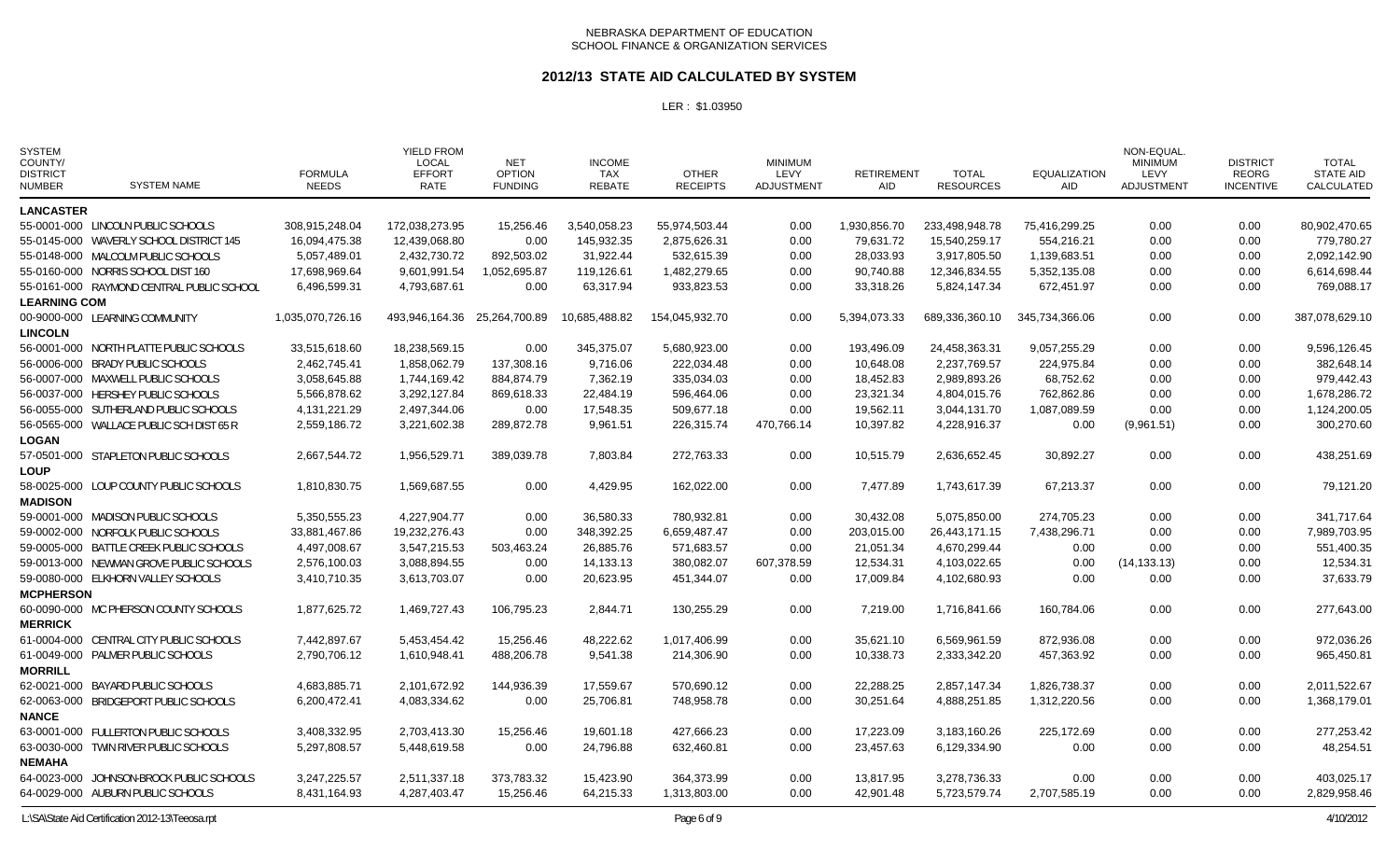### **2012/13 STATE AID CALCULATED BY SYSTEM**

| <b>SYSTEM</b><br>COUNTY/<br><b>DISTRICT</b><br><b>NUMBER</b> | <b>SYSTEM NAME</b>                               | <b>FORMULA</b><br><b>NEEDS</b> | <b>YIELD FROM</b><br><b>LOCAL</b><br><b>EFFORT</b><br>RATE | <b>NET</b><br><b>OPTION</b><br><b>FUNDING</b> | <b>INCOME</b><br>TAX<br><b>REBATE</b> | <b>OTHER</b><br><b>RECEIPTS</b> | <b>MINIMUM</b><br>LEVY<br><b>ADJUSTMENT</b> | <b>RETIREMENT</b><br><b>AID</b> | TOTAL<br><b>RESOURCES</b> | <b>EQUALIZATION</b><br><b>AID</b> | NON-EQUAL<br><b>MINIMUM</b><br>LEVY<br>ADJUSTMENT | <b>DISTRICT</b><br>REORG<br><b>INCENTIVE</b> | <b>TOTAL</b><br><b>STATE AID</b><br>CALCULATED |
|--------------------------------------------------------------|--------------------------------------------------|--------------------------------|------------------------------------------------------------|-----------------------------------------------|---------------------------------------|---------------------------------|---------------------------------------------|---------------------------------|---------------------------|-----------------------------------|---------------------------------------------------|----------------------------------------------|------------------------------------------------|
| <b>NUCKOLLS</b>                                              |                                                  |                                |                                                            |                                               |                                       |                                 |                                             |                                 |                           |                                   |                                                   |                                              |                                                |
|                                                              | 65-0011-000 SUPERIOR PUBLIC SCHOOLS              | 4,970,875.13                   | 2,946,372.28                                               | 0.00                                          | 27,201.19                             | 765,610.15                      | 0.00                                        | 23,068.69                       | 3,762,252.31              | 1,208,622.81                      | 0.00                                              | 0.00                                         | 1,258,892.70                                   |
|                                                              | 65-2005-000 SO CENTRAL NE UNIFIED SYSTEM 5       | 9,114,468.31                   | 8,792,004.83                                               | 0.00                                          | 46,291.52                             | 1,325,181.56                    | 0.00                                        | 42,984.43                       | 10,206,462.34             | 0.00                              | 0.00                                              | 0.00                                         | 89,275.95                                      |
| <b>OTOE</b>                                                  |                                                  |                                |                                                            |                                               |                                       |                                 |                                             |                                 |                           |                                   |                                                   |                                              |                                                |
|                                                              | 66-0027-000 SYRACUSE-DUNBAR-AVOCA SCHOOL         | 7,113,150.17                   | 5,436,861.53                                               | 0.00                                          | 54,398.91                             | 1,011,930.29                    | 0.00                                        | 41,327.85                       | 6,544,518.58              | 568,631.60                        | 0.00                                              | 0.00                                         | 664,358.35                                     |
|                                                              | 66-0111-000 NEBRASKA CITY PUBLIC SCHOOLS         | 12,899,421.47                  | 7,563,837.76                                               | 114,423.46                                    | 94.973.27                             | 2,283,402.45                    | 0.00                                        | 69,473.03                       | 10,126,109.98             | 2,773,311.49                      | 0.00                                              | 0.00                                         | 3,052,181.26                                   |
|                                                              | 66-0501-000 PALMYRA DISTRICT OR 1                | 4,771,987.74                   | 3,481,037.25                                               | 0.00                                          | 35,463.95                             | 496,189.20                      | 0.00                                        | 22,114.22                       | 4,034,804.61              | 737,183.12                        | 0.00                                              | 0.00                                         | 794,761.29                                     |
| <b>PAWNEE</b>                                                |                                                  |                                |                                                            |                                               |                                       |                                 |                                             |                                 |                           |                                   |                                                   |                                              |                                                |
|                                                              | 67-0001-000 PAWNEE CITY PUBLIC SCHOOLS           | 3,289,632.06                   | 1,895,400.44                                               | 244,103.39                                    | 11,047.68                             | 358,605.00                      | 0.00                                        | 15,525.52                       | 2,524,682.04              | 764,950.02                        | 0.00                                              | 0.00                                         | 1,035,626.62                                   |
|                                                              | 67-0069-000 LEWISTON CONSOLIDATED SCHOOLS        | 2,485,164.38                   | 2,404,967.90                                               | 137,308.16                                    | 7,530.79                              | 218,707.65                      | 0.00                                        | 12,032.80                       | 2,780,547.29              | 0.00                              | 0.00                                              | 0.00                                         | 156,871.75                                     |
| <b>PERKINS</b>                                               |                                                  |                                |                                                            |                                               |                                       |                                 |                                             |                                 |                           |                                   |                                                   |                                              |                                                |
|                                                              | 68-0020-000 PERKINS COUNTY SCHOOLS               | 5,330,443.21                   | 6,535,710.09                                               | 0.00                                          | 32,405.44                             | 783,499.63                      | 1,871,746.89                                | 26,231.39                       | 9,249,593.44              | 0.00                              | (32, 405.44)                                      | 0.00                                         | 26,231.39                                      |
| <b>PHELPS</b>                                                |                                                  |                                |                                                            |                                               |                                       |                                 |                                             |                                 |                           |                                   |                                                   |                                              |                                                |
|                                                              | 69-0044-000 HOLDREGE PUBLIC SCHOOLS              | 10,227,372.64                  | 6,899,757.47                                               | 0.00                                          | 98,760.72                             | 1,605,578.00                    | 0.00                                        | 52,582.16                       | 8,656,678.34              | 1,570,694.30                      | 0.00                                              | 0.00                                         | 1,722,037.18                                   |
|                                                              | 69-0054-000 BERTRAND PUBLIC SCHOOLS              | 2,951,604.61                   | 3,270,409.95                                               | 0.00                                          | 17,292.55                             | 412,782.92                      | 0.00                                        | 13,650.09                       | 3,714,135.51              | 0.00                              | 0.00                                              | 0.00                                         | 30,942.64                                      |
|                                                              | 69-0055-000 LOOMIS PUBLIC SCHOOLS                | 2,372,817.54                   | 2,708,127.97                                               | 236,475.16                                    | 9,478.87                              | 312,251.14                      | 0.00                                        | 11,722.59                       | 3,278,055.73              | 0.00                              | 0.00                                              | 0.00                                         | 257,676.62                                     |
| <b>PIERCE</b>                                                |                                                  |                                |                                                            |                                               |                                       |                                 |                                             |                                 |                           |                                   |                                                   |                                              |                                                |
|                                                              | 70-0002-000 PIERCE PUBLIC SCHOOLS                | 6,730,062.49                   | 4,526,518.47                                               | 137,308.16                                    | 39,855.44                             | 864,395.00                      | 0.00                                        | 34,357.31                       | 5,602,434.38              | 1,127,628.11                      | 0.00                                              | 0.00                                         | 1,339,149.02                                   |
|                                                              | 70-0005-000 PLAINVIEW PUBLIC SCHOOLS             | 3,832,947.05                   | 4,243,832.90                                               | 22,884.69                                     | 20,784.35                             | 488,340.00                      | 133,908.34                                  | 20,629.40                       | 4,930,379.68              | 0.00                              | (20, 784.35)                                      | 0.00                                         | 43,514.09                                      |
|                                                              | 70-0542-000 OSMOND PUBLIC SCHOOLS                | 2,809,593.27                   | 2,193,972.77                                               | 0.00                                          | 13,432.59                             | 390,599.00                      | 0.00                                        | 13,006.76                       | 2,611,011.12              | 198,582.15                        | 0.00                                              | 0.00                                         | 225,021.50                                     |
| <b>PLATTE</b>                                                |                                                  |                                |                                                            |                                               |                                       |                                 |                                             |                                 |                           |                                   |                                                   |                                              |                                                |
|                                                              | 71-0001-000 COLUMBUS PUBLIC SCHOOLS              | 31,126,326.10                  | 15,748,905.20                                              | 602,630.24                                    | 314,145.92                            | 5,198,141.00                    | 0.00                                        | 174,059.17                      | 22,037,881.53             | 9,088,444.57                      | 0.00                                              | 0.00                                         | 10,179,279.90                                  |
|                                                              | 71-0005-000 LAKEVIEW COMMUNITY SCHOOLS           | 7,488,914.89                   | 9.689.543.76                                               | 0.00                                          | 39.448.24                             | 1,253,738.00                    | 1,333,885.25                                | 39,578.19                       | 12.356.193.44             | 0.00                              | (39, 448.24)                                      | 0.00                                         | 39,578.19                                      |
|                                                              | 71-0067-000 HUMPHREY PUBLIC SCHOOLS              | 2,641,196.88                   | 4,852,669.52                                               | 259,359.85                                    | 30,013.12                             | 613,257.00                      | 2,393,423.44                                | 12,949.49                       | 8,161,672.42              | 0.00                              | (30,013.12)                                       | 0.00                                         | 272,309.34                                     |
| <b>POLK</b>                                                  |                                                  |                                |                                                            |                                               |                                       |                                 |                                             |                                 |                           |                                   |                                                   |                                              |                                                |
|                                                              | 72-0015-000 CROSS COUNTY COMMUNITY SCHOO         | 3,892,447.05                   | 4,364,399.09                                               | 0.00                                          | 22,725.87                             | 509,068.52                      | 0.00                                        | 18,384.59                       | 4,914,578.06              | 0.00                              | 0.00                                              | 0.00                                         | 41,110.46                                      |
|                                                              | 72-0019-000 OSCEOLA PUBLIC SCHOOLS               | 3,011,611.87                   | 2,758,550.24                                               | 0.00                                          | 17,539.69                             | 402,482.66                      | 0.00                                        | 14,526.16                       | 3,193,098.74              | 0.00                              | 0.00                                              | 0.00                                         | 32,065.85                                      |
|                                                              | 72-0032-000 SHELBY - RISING CITY PUBLIC SC       | 4,549,097.44                   | 4,258,701.18                                               | 190,705.77                                    | 26,644.15                             | 509,237.26                      | 0.00                                        | 23,383.50                       | 5.008.671.87              | 0.00                              | 0.00                                              | 212,957.50                                   | 453,690.93                                     |
|                                                              | 72-0075-000 HIGH PLAINS COMMUNITY SCHOOLS        | 2,751,504.42                   | 4,566,641.13                                               | 0.00                                          | 19,664.58                             | 408,848.56                      | 390,108.45                                  | 17,738.62                       | 5,403,001.34              | 0.00                              | (19,664.58)                                       | 0.00                                         | 17,738.62                                      |
| <b>RED WILLOW</b>                                            |                                                  |                                |                                                            |                                               |                                       |                                 |                                             |                                 |                           |                                   |                                                   |                                              |                                                |
|                                                              | 73-0017-000 MC COOK PUBLIC SCHOOLS               | 13,258,422.85                  | 5,134,080.94                                               | 99,167.00                                     | 96.962.90                             | 2,764,466.00                    | 0.00                                        | 66.477.26                       | 8,161,154.10              | 5,097,268.74                      | 0.00                                              | 0.00                                         | 5,359,875.91                                   |
|                                                              | 73-0179-000 SOUTHWEST PUBLIC SCHOOLS             | 3,851,429.78                   | 3,832,229.71                                               | 0.00                                          | 16,929.35                             | 511,270.00                      | 0.00                                        | 17,504.11                       | 4,377,933.17              | 0.00                              | 0.00                                              | 0.00                                         | 34,433.46                                      |
| <b>RICHARDSON</b>                                            |                                                  |                                |                                                            |                                               |                                       |                                 |                                             |                                 |                           |                                   |                                                   |                                              |                                                |
|                                                              | 74-0056-000 FALLS CITY PUBLIC SCHOOLS            | 8,881,712.55                   | 6,090,670.19                                               | 15,256.46                                     | 51,857.36                             | 1,172,855.00                    | 0.00                                        | 44,586.70                       | 7,375,225.71              | 1,506,486.84                      | 0.00                                              | 0.00                                         | 1,618,187.36                                   |
|                                                              | 74-0070-000 HUMBOLDT TABLE ROCK STEINAUER        | 5,107,441.95                   | 5,292,329.03                                               | 0.00                                          | 25,403.17                             | 845,952.00                      | 14,764.55                                   | 24,587.61                       | 6,203,036.37              | 0.00                              | (14,764.55)                                       | 0.00                                         | 35,226.23                                      |
| <b>ROCK</b>                                                  |                                                  |                                |                                                            |                                               |                                       |                                 |                                             |                                 |                           |                                   |                                                   |                                              |                                                |
|                                                              | 75-0100-000 ROCK COUNTY PUBLIC SCHOOLS           | 2,670,807.57                   | 3,340,643.74                                               | 0.00                                          | 11,771.72                             | 358,715.00                      | 402,998.29                                  | 14,124.96                       | 4,128,253.71              | 0.00                              | (11, 771.72)                                      | 0.00                                         | 14,124.96                                      |
| <b>SALINE</b>                                                |                                                  |                                |                                                            |                                               |                                       |                                 |                                             |                                 |                           |                                   |                                                   |                                              |                                                |
|                                                              | 76-0002-000 CRETE PUBLIC SCHOOLS                 | 16,756,987.83                  | 7,317,622.02                                               | 0.00                                          | 94,103.32                             | 1,772,899.88                    | 0.00                                        | 85,571.94                       | 9,270,197.16              | 7,486,790.67                      | 0.00                                              | 0.00                                         | 7,666,465.94                                   |
|                                                              | L:\SA\State Aid Certification 2012-13\Teeosa.rpt |                                |                                                            |                                               |                                       | Page 7 of 9                     |                                             |                                 |                           |                                   |                                                   |                                              | 4/10/2012                                      |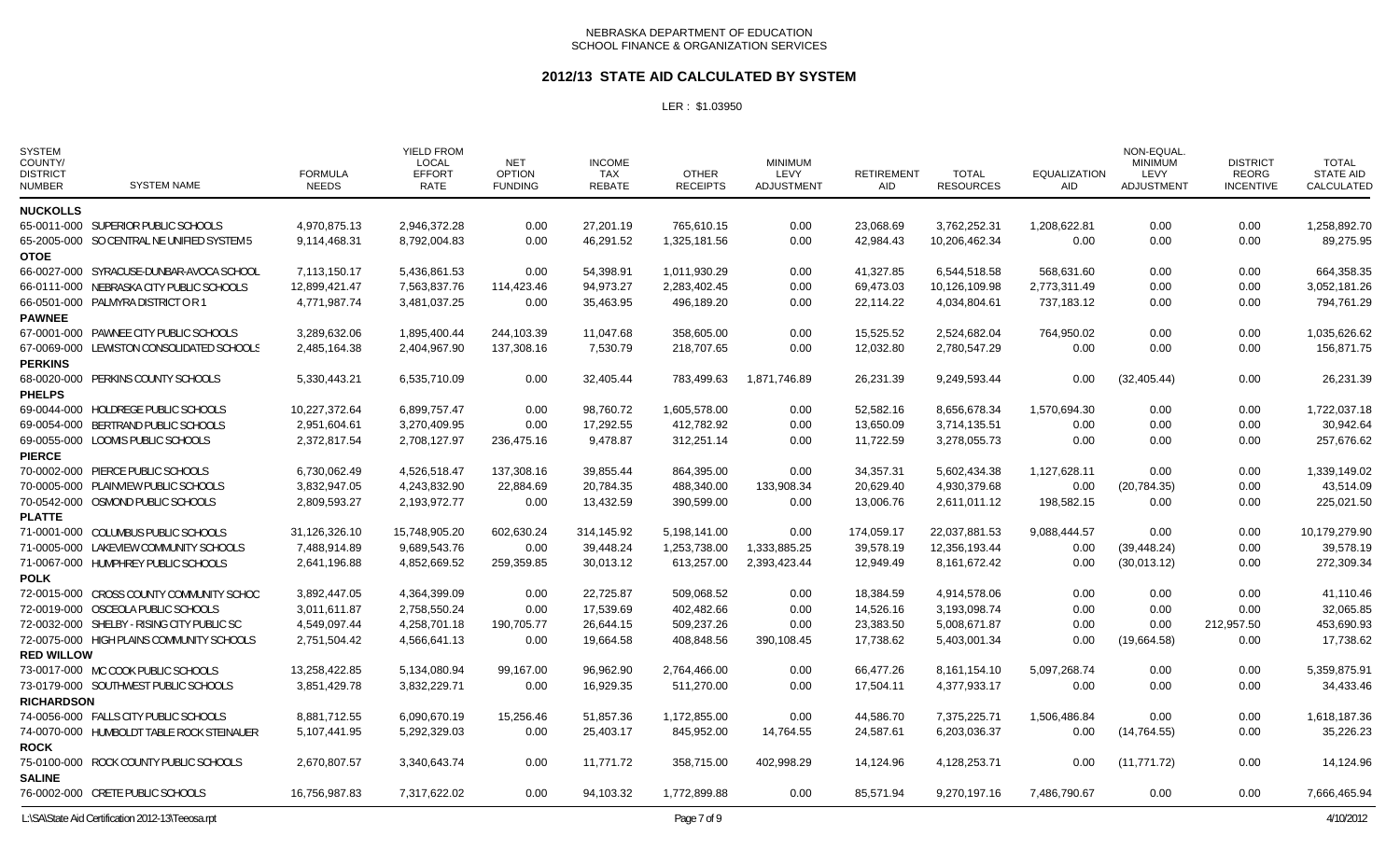### **2012/13 STATE AID CALCULATED BY SYSTEM**

| <b>SYSTEM</b><br>COUNTY/<br><b>DISTRICT</b><br><b>NUMBER</b> | <b>SYSTEM NAME</b>                         | <b>FORMULA</b><br><b>NEEDS</b> | <b>YIELD FROM</b><br><b>LOCAL</b><br><b>EFFORT</b><br>RATE | <b>NET</b><br><b>OPTION</b><br><b>FUNDING</b> | <b>INCOME</b><br>TAX<br><b>REBATE</b> | <b>OTHER</b><br><b>RECEIPTS</b> | <b>MINIMUM</b><br>LEVY<br>ADJUSTMENT | <b>RETIREMENT</b><br>AID | <b>TOTAL</b><br><b>RESOURCES</b> | <b>EQUALIZATION</b><br>AID | NON-EQUAL<br><b>MINIMUM</b><br>LEVY<br>ADJUSTMENT | <b>DISTRICT</b><br>REORG<br><b>INCENTIVE</b> | TOTAL<br>STATE AID<br>CALCULATED |
|--------------------------------------------------------------|--------------------------------------------|--------------------------------|------------------------------------------------------------|-----------------------------------------------|---------------------------------------|---------------------------------|--------------------------------------|--------------------------|----------------------------------|----------------------------|---------------------------------------------------|----------------------------------------------|----------------------------------|
| <b>SALINE</b>                                                |                                            |                                |                                                            |                                               |                                       |                                 |                                      |                          |                                  |                            |                                                   |                                              |                                  |
|                                                              | 76-0044-000 DORCHESTER PUBLIC SCHOOLS      | 2.429.054.36                   | 2.266.801.15                                               | 76.282.31                                     | 14.715.10                             | 313.197.52                      | 0.00                                 | 11.985.59                | 2.682.981.67                     | 0.00                       | 0.00                                              | 0.00                                         | 102.983.00                       |
|                                                              | 76-0068-000 FRIEND PUBLIC SCHOOLS          | 3,106,132.63                   | 2,636,616.00                                               | 129,679.93                                    | 23,322.55                             | 396,461.57                      | 0.00                                 | 15,936.92                | 3,202,016.97                     | 0.00                       | 0.00                                              | 0.00                                         | 168,939.40                       |
|                                                              | 76-0082-000 WILBER-CLATONIA PUBLIC SCHOOLS | 5,616,014.75                   | 4,117,064.86                                               | 236,475.16                                    | 31,406.09                             | 574,014.48                      | 0.00                                 | 24,856.45                | 4,983,817.05                     | 632,197.70                 | 0.00                                              | 0.00                                         | 924,935.41                       |
| <b>SAUNDERS</b>                                              |                                            |                                |                                                            |                                               |                                       |                                 |                                      |                          |                                  |                            |                                                   |                                              |                                  |
|                                                              | 78-0001-000 ASHLAND-GREENWOOD PUBLIC SCHS  | 8,533,034.80                   | 5,222,358.07                                               | 30,512.92                                     | 71,373.54                             | 972,967.76                      | 0.00                                 | 35,503.73                | 6,332,716.02                     | 2,200,318.78               | 0.00                                              | 0.00                                         | 2,337,708.97                     |
|                                                              | 78-0009-000 YUTAN PUBLIC SCHOOLS           | 4,776,847.02                   | 2,152,472.91                                               | 297,501.01                                    | 29,762.68                             | 565,353.68                      | 0.00                                 | 22,332.90                | 3,067,423.18                     | 1,709,423.84               | 0.00                                              | 0.00                                         | 2,059,020.43                     |
|                                                              | 78-0039-000 WAHOO PUBLIC SCHOOLS           | 9,530,011.10                   | 6,483,376.69                                               | 91,538.77                                     | 82,912.78                             | 1,389,082.76                    | 0.00                                 | 44,153.12                | 8,091,064.12                     | 1,438,946.98               | 0.00                                              | 0.00                                         | 1,657,551.65                     |
|                                                              | 78-0072-000 MEAD PUBLIC SCHOOLS            | 2.625.148.86                   | 2,425,439.90                                               | 7,628.23                                      | 19,253.12                             | 301,399.19                      | 0.00                                 | 11.916.50                | 2.765.636.95                     | 0.00                       | 0.00                                              | 0.00                                         | 38.797.85                        |
|                                                              | 78-0107-000 CEDAR BLUFFS PUBLIC SCHOOLS    | 2,549,518.25                   | 1,869,029.05                                               | 83,910.54                                     | 20,970.80                             | 319,383.52                      | 0.00                                 | 11,212.14                | 2,304,506.04                     | 245,012.20                 | 0.00                                              | 0.00                                         | 361,105.68                       |
| <b>SCOTTS BLUFF</b>                                          |                                            |                                |                                                            |                                               |                                       |                                 |                                      |                          |                                  |                            |                                                   |                                              |                                  |
|                                                              | 79-0002-000 MINATARE PUBLIC SCHOOLS        | 2,744,314.02                   | 338,405.43                                                 | 22.884.69                                     | 13,257.15                             | 254,601.00                      | 0.00                                 | 13,996.40                | 643,144.67                       | 2,101,169.35               | 0.00                                              | 0.00                                         | 2,151,307.59                     |
|                                                              | 79-0011-000 MORRILL PUBLIC SCHOOLS         | 4,585,437.47                   | 2,598,582.52                                               | 0.00                                          | 20,137.33                             | 552,862.50                      | 0.00                                 | 24,859.00                | 3,196,441.34                     | 1,388,996.13               | 0.00                                              | 0.00                                         | 1,433,992.46                     |
|                                                              | 79-0016-000 GERING PUBLIC SCHOOLS          | 17,642,869.45                  | 6,170,123.24                                               | 0.00                                          | 104,274.37                            | 2,328,757.00                    | 0.00                                 | 109,932.06               | 8,713,086.67                     | 8,929,782.78               | 0.00                                              | 0.00                                         | 9,143,989.21                     |
|                                                              | 79-0031-000 MITCHELL PUBLIC SCHOOLS        | 6,552,151.64                   | 2,167,699.74                                               | 442,437.39                                    | 30,033.15                             | 642,436.00                      | 0.00                                 | 30,222.93                | 3,312,829.22                     | 3,239,322.42               | 0.00                                              | 0.00                                         | 3,742,015.90                     |
|                                                              | 79-0032-000 SCOTTSBLUFF PUBLIC SCHOOLS     | 26,821,906.58                  | 12,061,169.37                                              | 0.00                                          | 193,003.51                            | 3,995,369.00                    | 0.00                                 | 156,335.90               | 16,405,877.78                    | 10,416,028.80              | 0.00                                              | 0.00                                         | 10,765,368.21                    |
| <b>SEWARD</b>                                                |                                            |                                |                                                            |                                               |                                       |                                 |                                      |                          |                                  |                            |                                                   |                                              |                                  |
|                                                              | 80-0005-000 MILFORD PUBLIC SCHOOLS         | 7,003,468.14                   | 4,019,891.47                                               | 595,002.01                                    | 52,269.20                             | 842,489.51                      | 0.00                                 | 33,000.60                | 5,542,652.79                     | 1,460,815.35               | 0.00                                              | 0.00                                         | 2,141,087.16                     |
|                                                              | 80-0009-000 SEWARD PUBLIC SCHOOLS          | 12,911,019.54                  | 10,135,686.17                                              | 0.00                                          | 134,174.53                            | 2,536,290.91                    | 0.00                                 | 62,380.47                | 12,868,532.08                    | 42,487.46                  | 0.00                                              | 0.00                                         | 239,042.45                       |
|                                                              | 80-0567-000 CENTENNIAL PUBLIC SCHOOLS      | 4,825,644.89                   | 8,932,622.55                                               | 0.00                                          | 40,956.33                             | 941,162.39                      | 2,582,254.04                         | 30,166.76                | 12,527,162.07                    | 0.00                       | (40, 956.33)                                      | 0.00                                         | 30,166.76                        |
| <b>SHERIDAN</b>                                              |                                            |                                |                                                            |                                               |                                       |                                 |                                      |                          |                                  |                            |                                                   |                                              |                                  |
|                                                              | 81-0003-000 HAY SPRINGS PUBLIC SCHOOLS     | 2,219,846.37                   | 1,095,416.09                                               | 0.00                                          | 9,707.65                              | 273,464.00                      | 0.00                                 | 11,012.21                | 1,389,599.95                     | 830,246.42                 | 0.00                                              | 0.00                                         | 850,966.28                       |
|                                                              | 81-0010-000 GORDON-RUSHVILLE PUBLIC SCHS   | 8,137,785.97                   | 5,545,351.84                                               | 0.00                                          | 30,831.69                             | 1,214,509.04                    | 0.00                                 | 41,071.16                | 6,831,763.72                     | 1,306,022.25               | 0.00                                              | 0.00                                         | 1,377,925.09                     |
| <b>SHERMAN</b>                                               |                                            |                                |                                                            |                                               |                                       |                                 |                                      |                          |                                  |                            |                                                   |                                              |                                  |
|                                                              | 82-0001-000 LOUP CITY PUBLIC SCHOOLS       | 3,495,789.74                   | 3,146,768.07                                               | 0.00                                          | 16,506.27                             | 408,429.00                      | 0.00                                 | 17,346.57                | 3,589,049.91                     | 0.00                       | 0.00                                              | 0.00                                         | 33,852.84                        |
|                                                              | 82-0015-000 LITCHFIELD PUBLIC SCHOOLS      | 2,061,597.21                   | 1,377,509.30                                               | 0.00                                          | 5,910.66                              | 191,658.00                      | 0.00                                 | 10,509.00                | 1,585,586.96                     | 476,010.26                 | 0.00                                              | 0.00                                         | 492,429.92                       |
| <b>SIOUX</b>                                                 |                                            |                                |                                                            |                                               |                                       |                                 |                                      |                          |                                  |                            |                                                   |                                              |                                  |
|                                                              | 83-0500-000 SIOUX COUNTY PUBLIC SCHOOLS    | 1,614,485.27                   | 3,297,186.18                                               | 0.00                                          | 5,913.82                              | 211,296.00                      | 1,144,102.99                         | 9,768.22                 | 4,668,267.21                     | 0.00                       | (5,913.82)                                        | 0.00                                         | 9,768.22                         |
| <b>STANTON</b>                                               |                                            |                                |                                                            |                                               |                                       |                                 |                                      |                          |                                  |                            |                                                   |                                              |                                  |
|                                                              | 84-0003-000 STANTON COMMUNITY SCHOOLS      | 4,975,591.92                   | 3,042,137.32                                               | 76,282.31                                     | 23,291.44                             | 651,403.00                      | 0.00                                 | 21,299.58                | 3,814,413.65                     | 1,161,178.27               | 0.00                                              | 0.00                                         | 1,282,051.60                     |
| <b>THAYER</b>                                                |                                            |                                |                                                            |                                               |                                       |                                 |                                      |                          |                                  |                            |                                                   |                                              |                                  |
|                                                              | 85-0060-000 DESHLER PUBLIC SCHOOLS         | 2,803,340.12                   | 2,904,236.69                                               | 205,962.24                                    | 13,892.32                             | 305,991.53                      | 0.00                                 | 12,977.27                | 3,443,060.04                     | 0.00                       | 0.00                                              | 0.00                                         | 232,831.82                       |
|                                                              | 85-0070-000 THAYER CENTRAL COMMUNITY SCHS  | 4,470,994.01                   | 4,685,030.38                                               | 0.00                                          | 27,761.03                             | 698,311.21                      | 0.00                                 | 19,604.67                | 5,430,707.29                     | 0.00                       | 0.00                                              | 0.00                                         | 47,365.70                        |
|                                                              | 85-2001-000 BRUNING-DAVENPORT UNIFIED SYS  | 2,558,880.01                   | 4,778,334.45                                               | 0.00                                          | 23,240.01                             | 455,319.30                      | 1,094,029.44                         | 15,289.85                | 6,366,213.05                     | 0.00                       | (23, 240.01)                                      | 0.00                                         | 15,289.85                        |
| <b>THOMAS</b>                                                |                                            |                                |                                                            |                                               |                                       |                                 |                                      |                          |                                  |                            |                                                   |                                              |                                  |
|                                                              | 86-0001-000 THEDFORD PUBLIC SCHOOLS        | 1,777,252.98                   | 1,727,507.86                                               | 114,423.46                                    | 4,825.62                              | 288,565.46                      | 0.00                                 | 7,616.88                 | 2,142,939.28                     | 0.00                       | 0.00                                              | 0.00                                         | 126,865.97                       |
| <b>THURSTON</b>                                              |                                            |                                |                                                            |                                               |                                       |                                 |                                      |                          |                                  |                            |                                                   |                                              |                                  |
|                                                              | 87-0001-000 PENDER PUBLIC SCHOOLS          | 3,919,194.07                   | 3,266,812.03                                               | 144,936.39                                    | 29,666.06                             | 523,773.00                      | 0.00                                 | 16,042.66                | 3,981,230.14                     | 0.00                       | 0.00                                              | 0.00                                         | 190,645.10                       |
|                                                              | 87-0013-000 WALTHILL PUBLIC SCHOOLS        | 3,790,493.62                   | 908,604.33                                                 | 0.00                                          | 6,925.86                              | 551,311.00                      | 0.00                                 | 23,458.07                | 1,490,299.26                     | 2,300,194.36               | 0.00                                              | 0.00                                         | 2,330,578.29                     |